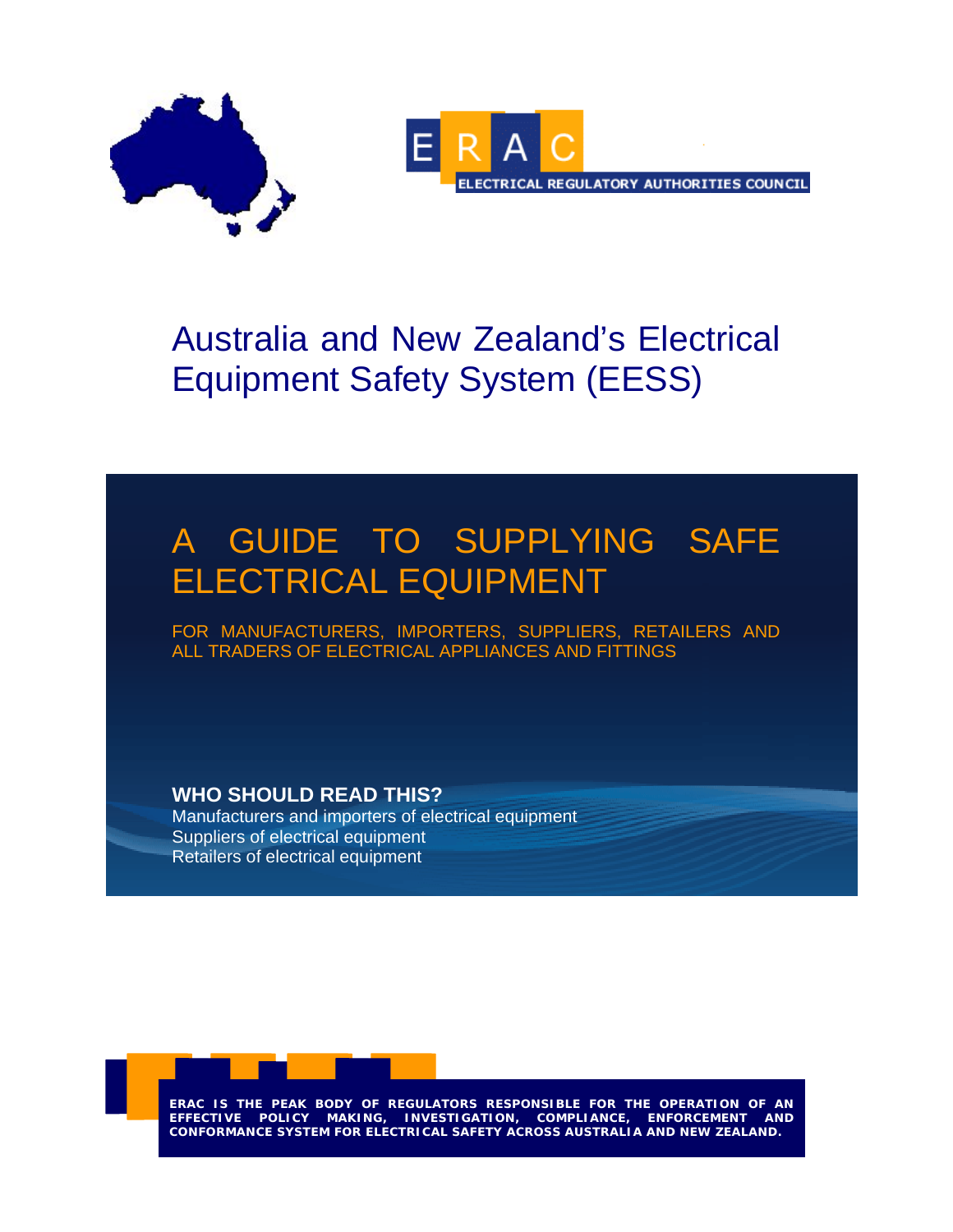# **CONTENTS**

| <b>INTRODUCTION</b>                                             | 3              |
|-----------------------------------------------------------------|----------------|
| What does ERAC do?                                              | 3              |
| What is this Guide?                                             | 4              |
| <b>BACKGROUND TO ERAC'S EESS</b>                                | 5              |
| <b>Optimising Safety</b>                                        | 5              |
| Harmonisation                                                   | 5              |
| <b>ERAC's Compliance Strategy</b>                               | 6              |
| <b>EQUIPMENT COMPLIANCE</b>                                     | $\overline{7}$ |
| Who must Comply?                                                | $\overline{7}$ |
| <b>Regulatory Framework</b>                                     | 8              |
| ELECTRICAL EQUIPMENT SAFETY SYSTEM OVERVIEW                     | 9              |
| <b>General Safety Requirements</b>                              | 10             |
| <b>Responsible Suppliers</b>                                    | 10             |
| <b>National Data Base</b>                                       | 10             |
| <b>Responsible Supplier Registration</b>                        | 11             |
| <b>Evidence Of Conformity</b>                                   | 12             |
| Level 3 Equipment                                               | 13             |
| <b>CERTIFICATION</b>                                            | 13             |
| Level 2 Equipment                                               | 14             |
| <b>COMPLIANCE FOLDERS</b>                                       | 14             |
| Level 1 Equipment                                               | 15             |
| <b>EQUIPMENT DECLARATION</b>                                    | 15             |
| <b>Risk Engine</b>                                              | 16             |
| Labelling with the Regualtory Compliance Mark                   | 16             |
| <b>TRANSITIONING FROM OLD TO NEW REGULATIONS</b>                | 17             |
| What you need to know                                           | 17             |
| <b>MARKET MONITORING OF ELECTRICAL EQUIPMENT</b>                | 18             |
| Why Monitor?                                                    | 18             |
| <b>Audits And Inspections</b>                                   | 18             |
| Who can be audited?                                             | 18             |
| What are the selection criteria?                                | 18             |
| Incidents                                                       | 19             |
| Alerts                                                          | 19             |
| The Audit Process                                               | 19             |
| <b>Outcomes of Audits</b>                                       | 20             |
| <b>ENFORCEMENT</b>                                              | 21             |
| <b>Assessment Process</b>                                       | 21             |
| <b>Warnings and Advisories</b>                                  | 21<br>22       |
| <b>Infringement Notices</b><br><b>Offences and Prosecutions</b> |                |
| <b>Prohibitions</b>                                             | 22<br>23       |
| Recalls                                                         | 23             |
| <b>INFORMATION</b>                                              | 24             |
| <b>Links to Websites</b>                                        | 24             |
| <b>Acronyms and Meanings</b>                                    | 25             |
| <b>DISCLAIMER</b>                                               | 28             |
| <b>CONTACTS</b>                                                 | 28             |
|                                                                 |                |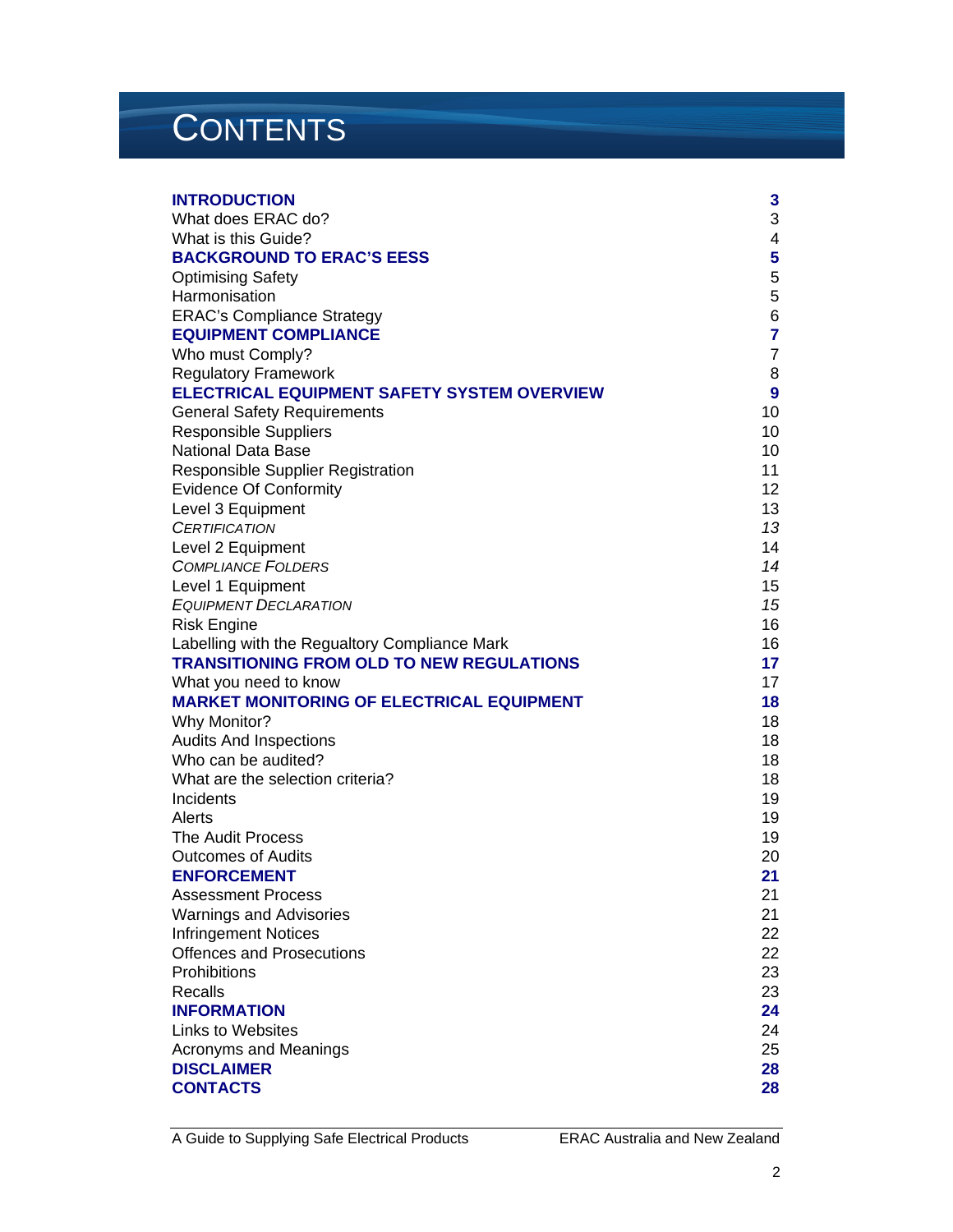# **INTRODUCTION**

# *WHAT DOES ERAC DO?*

ERAC is the peak body of regulators responsible for the operation of an effective policy making, investigation, compliance, enforcement and conformance system for electrical safety across Australia and New Zealand.

We administer electrical safety legislation applicable in all states and territories of Australia and New Zealand covering electrical generation, transmission, distribution, installation, worker and contractor licensing and equipment safety.

As part of administering this legislation we promote, monitor and enforce safe supply and use of electrical equipment by:

- Working with manufacturers, importers, suppliers retailers and all traders of electrical equipment to ensure they provide safe products to Australian and New Zealand consumers;
- Monitoring the Australian and New Zealand marketplace to encourage appropriate behaviour and processes that ensure the safe supply and use of electrical equipment;
- Conducting compliance audits and check testing of electrical equipment and suppliers;
- Investigating incidents involving electrical equipment;
- Investigating complaints of non-compliance involving electrical equipment;
- Providing advice to Australian and New Zealand Governments on electrical safety issues associated with electrical equipment.

*All electrical equipment in Australia and New Zealand must comply with the fundamental safety requirements and any relevant standards under applicable state, territory and national electrical safety legislation.*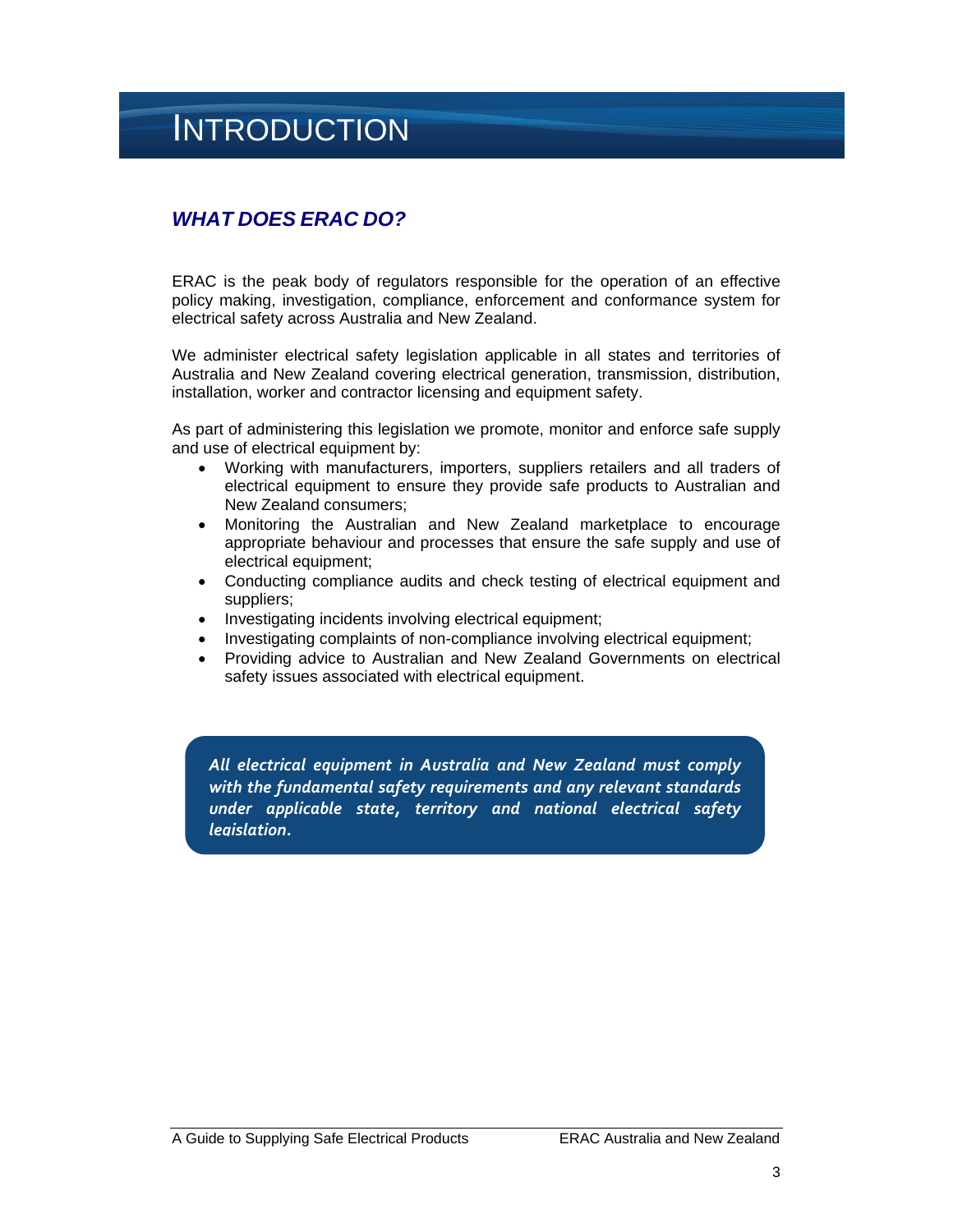## *WHAT IS THIS GUIDE?*

ERAC has produced this guide to give manufacturers, importers, suppliers, retailers and all traders of electrical equipment information that will help you:

- Comply with safety requirements in Australia and New Zealand;
- Contribute to safe and fair trading;
- Take the appropriate steps before supplying the Australian and New Zealand market;
- Avoid enforcement action which can be costly to the responsible supplier, especially where someone has been harmed, property damaged or a safety recall is required.

The information in this guide tells you about;

- Compliance requirements;
- Market monitoring and audit processes;
- Enforcement action for non-compliance.

*The information in this guide is current as at the date of publication and is intended to be used in conjunction with the relevant electrical safety legislation for all states and territories of Australia and New Zealand. No information in this guide overrides or replaces any requirement specified by electrical safety legislation or regulations in Australia or*

*To reduce compliance and enforcement action, ensure your equipment is safe before placing it in the Australian and New Zealand marketplace.*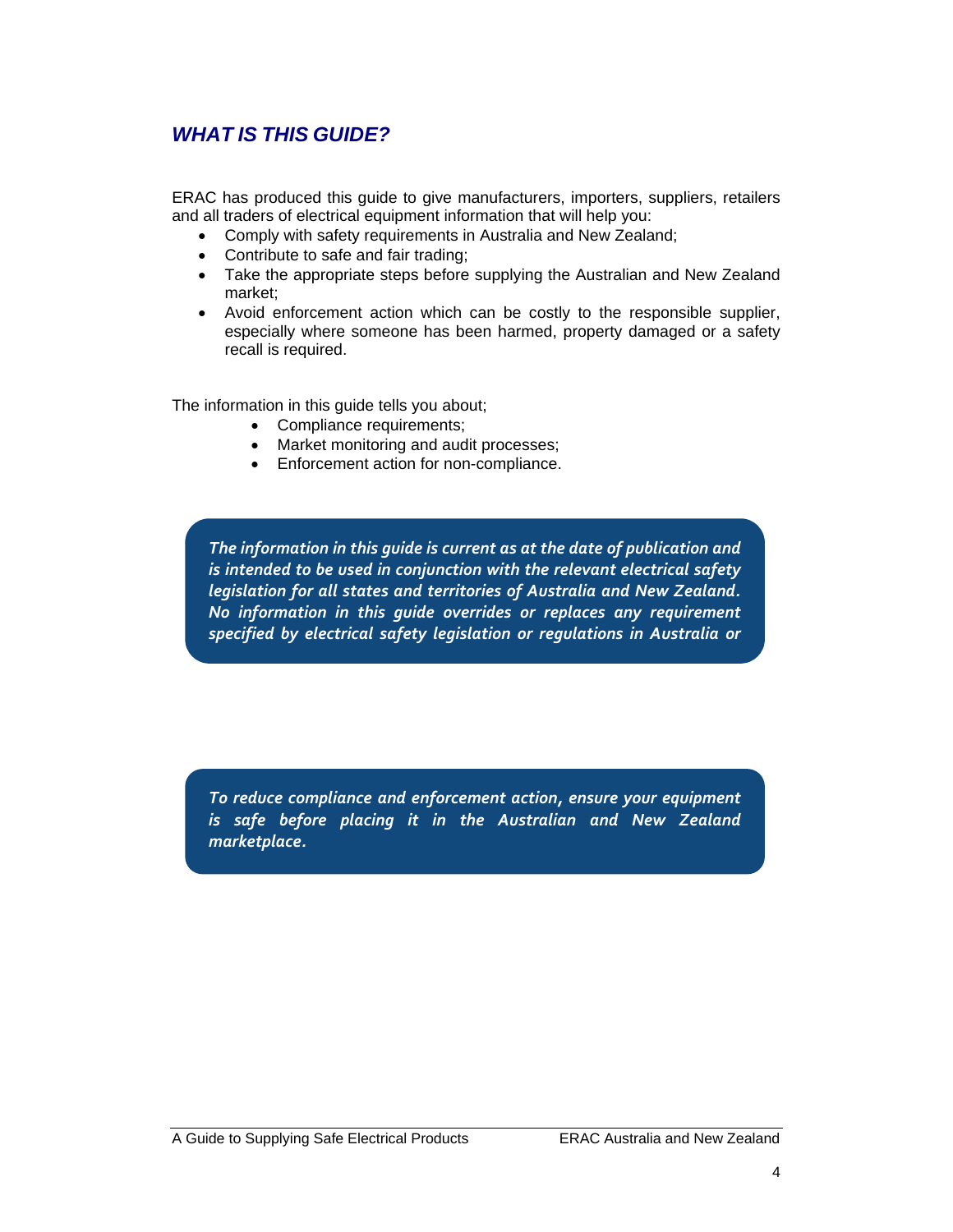# BACKGROUND TO ERAC'S EESS

It is important for people with duties, obligations or responsibilities for carrying out requirements under relevant electrical safety legislation for all states and territories of Australia and New Zealand to understand how and why we choose to respond to non-compliance.

It is also important to outline our overall approach to enforcement. This will help you develop or refine your own internal operating systems and procedures to achieve compliance.

### *OPTIMISING SAFETY*

The use of electrical equipment in Australia and New Zealand is commonplace in almost every aspect of business and personal life. Society relies on electrical technology to improve business efficiency, maintain well being and improve social interaction. The use of electricity as an energy source brings with it risks that need to be understood and managed.

ERAC manages the acceptable levels of electrical safety through the Electrical Equipment Safety System (EESS) that forms part of the regulatory environment. In addition Australia and New Zealand's regulatory environment is closely aligned with international practices through the application of relevant Australian and New Zealand Standards which are based on International Standards wherever possible.

Where appropriate Mutual Recognition Arrangements (MRA's) between Australian States and Territories and New Zealand and our trading partners reduce the impact of the regulatory environment and support compliance through international regulatory co-operation.

#### *HARMONISATION*

ERAC has introduced model legislation which Australian states and territories and New Zealand have replicated into their own legislation to create a harmonised legislative environment for electrical equipment safety to support the EESS.

In addition all certification bodies which certify the safety of electrical equipment in Australia and New Zealand must follow uniform EESS Equipment Safety Rules in order to harmonise pre-market certification processes.

A copy of the EESS Equipment Safety Rules may be found at www.erac.gov.au.

*The Electrical Equipment Safety System is based on:*

- *Harmonised electrical safety legislation;*
- *Uniform Equipment Safety Rules;*
- *Australian and New Zealand Standards;*
- *International Standards.*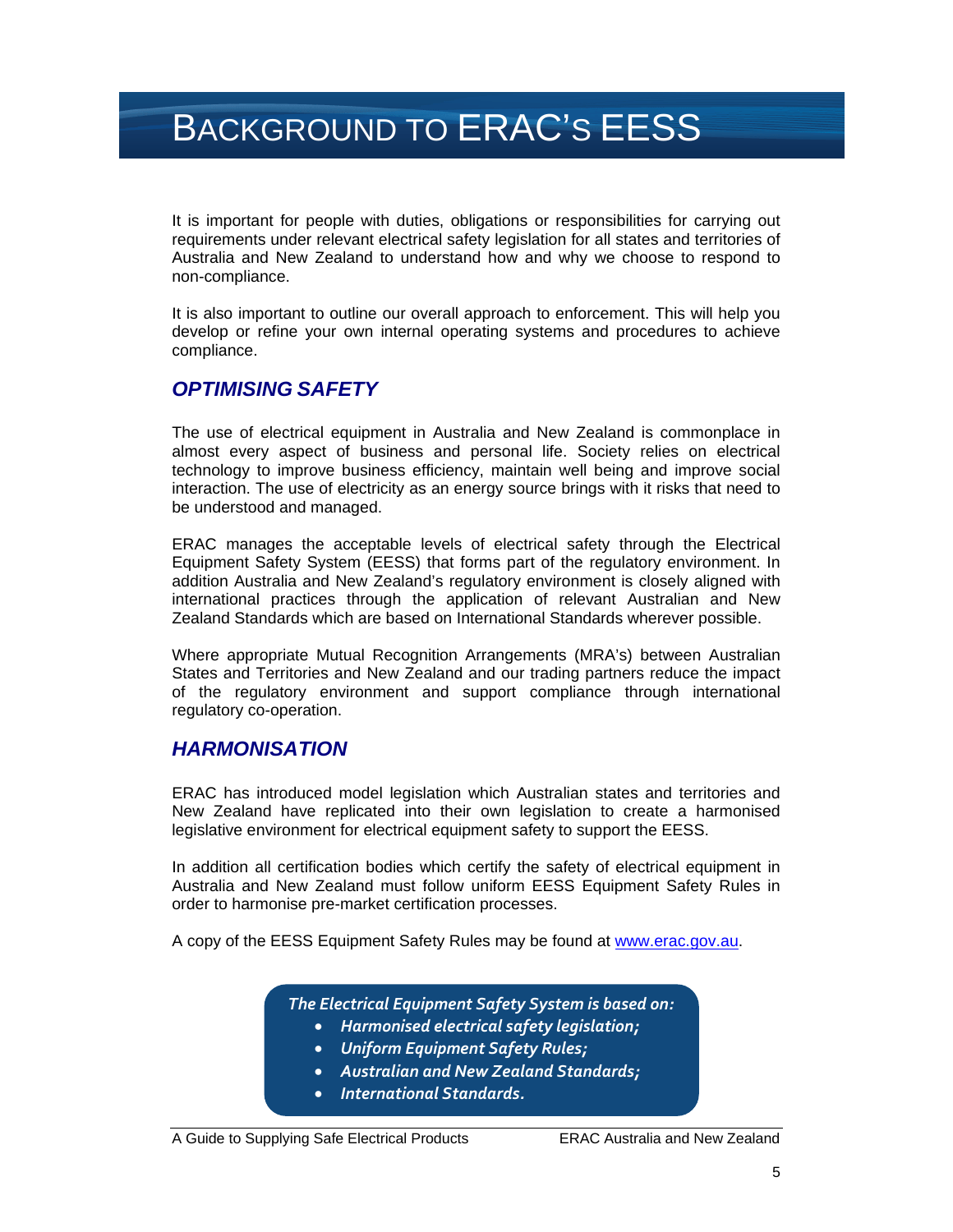# *ERAC'S COMPLIANCE STRATEGY*

To support the EESS, ERAC's compliance strategy ensures safety issues are quickly identified and consistently managed. Our Strategy is to:

- Monitor the market across the distribution chain and promote greater industry and public awareness of equipment safety;
- Promote greater industry and public awareness of equipment safety compliance requirements such as the use of the Regulatory Compliance Mark (RCM) as the symbol that equipment meets the EESS;
- Audit manufacturers, importers and suppliers of electrical equipment to ensure they comply with safety fundamentals and with legislative obligations;
- Enforce compliance, including issuing notices and prosecution proceedings as appropriate.

#### *ERAC's compliance program has five key components:*

- *Increase industry and public awareness of the need for compliance;*
- *Proactively audit electrical equipment;*
- *Investigate incidents involving electrical equipment;*
- *Investigate cases where non‐compliance is suspected or reported;*
- *Carry out enforcement activities.*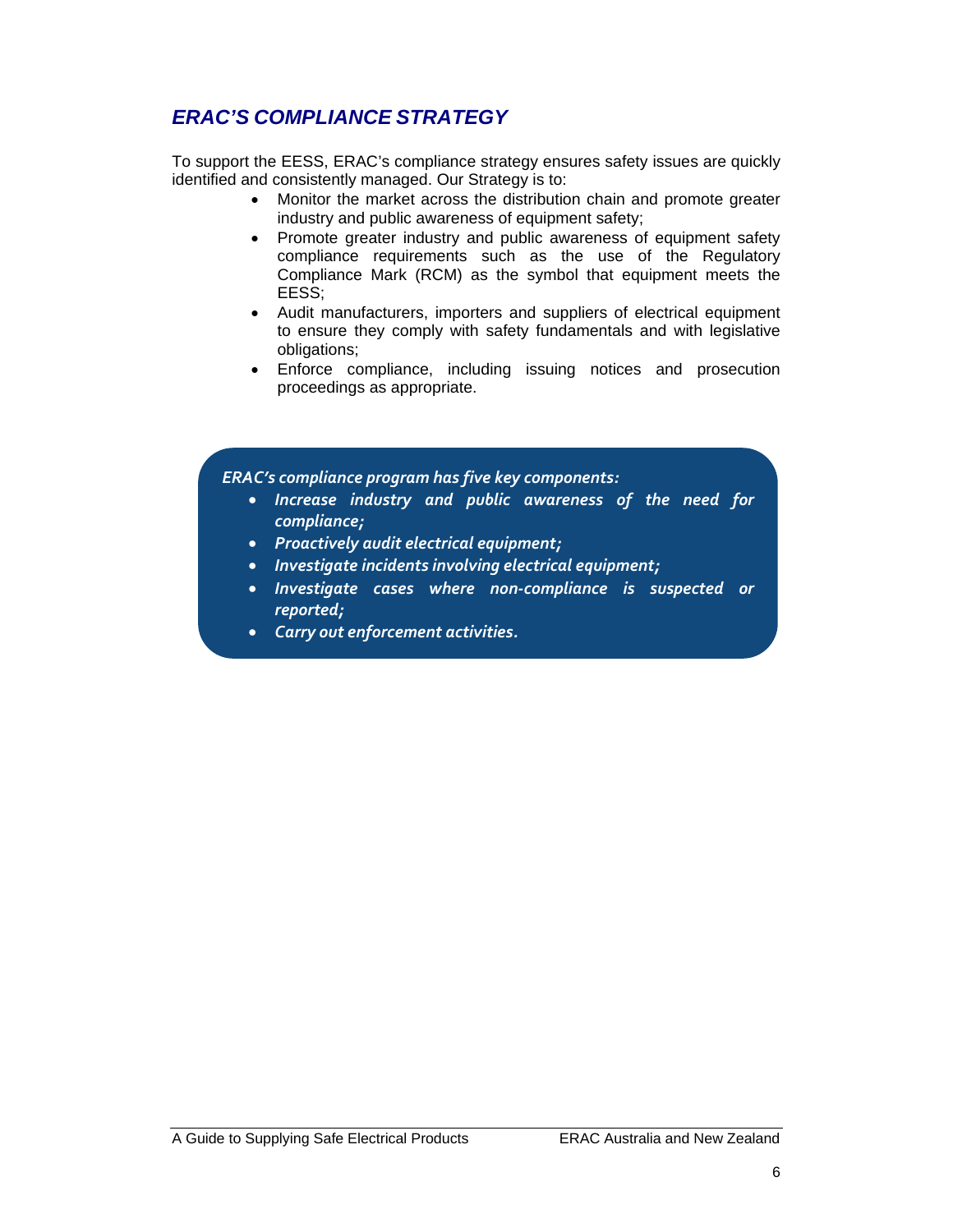# EQUIPMENT COMPLIANCE

## *WHO MUST COMPLY?*

Every Responsible Supplier who manufactures or imports electrical equipment in Australia and New Zealand must ensure their equipment meets the established regulatory framework. This applies whether the equipment is imported or domestically produced.

Importers or manufacturers of electrical equipment must ensure their appliances meet all safety obligations. For instance a gas water heater that needs electrical supply would need to meet the requirements of the EESS and gas safety requirements, which can be found at www.gtrc.gov.au

In addition, there are obligations in regard to Electromagnetic Compatibility (EMC) and energy efficiency with some equipment. Further details on these requirements may be found at:

www.acma.gov.au www.ret.gov.au www.rsm.govt.nz www.eeca.govt.nz www.energyrating.gov.au www.waterrating.gov.au

> *If you need advice about compliance with regulations, ERAC recommends you seek advice from professional consultants who specialise in electrical safety or an accredited testing or certification agency such as those on the NATA or JAS‐ANZ websites. http://www.nata.asn.au/ http://www.jas‐anz.com.au/*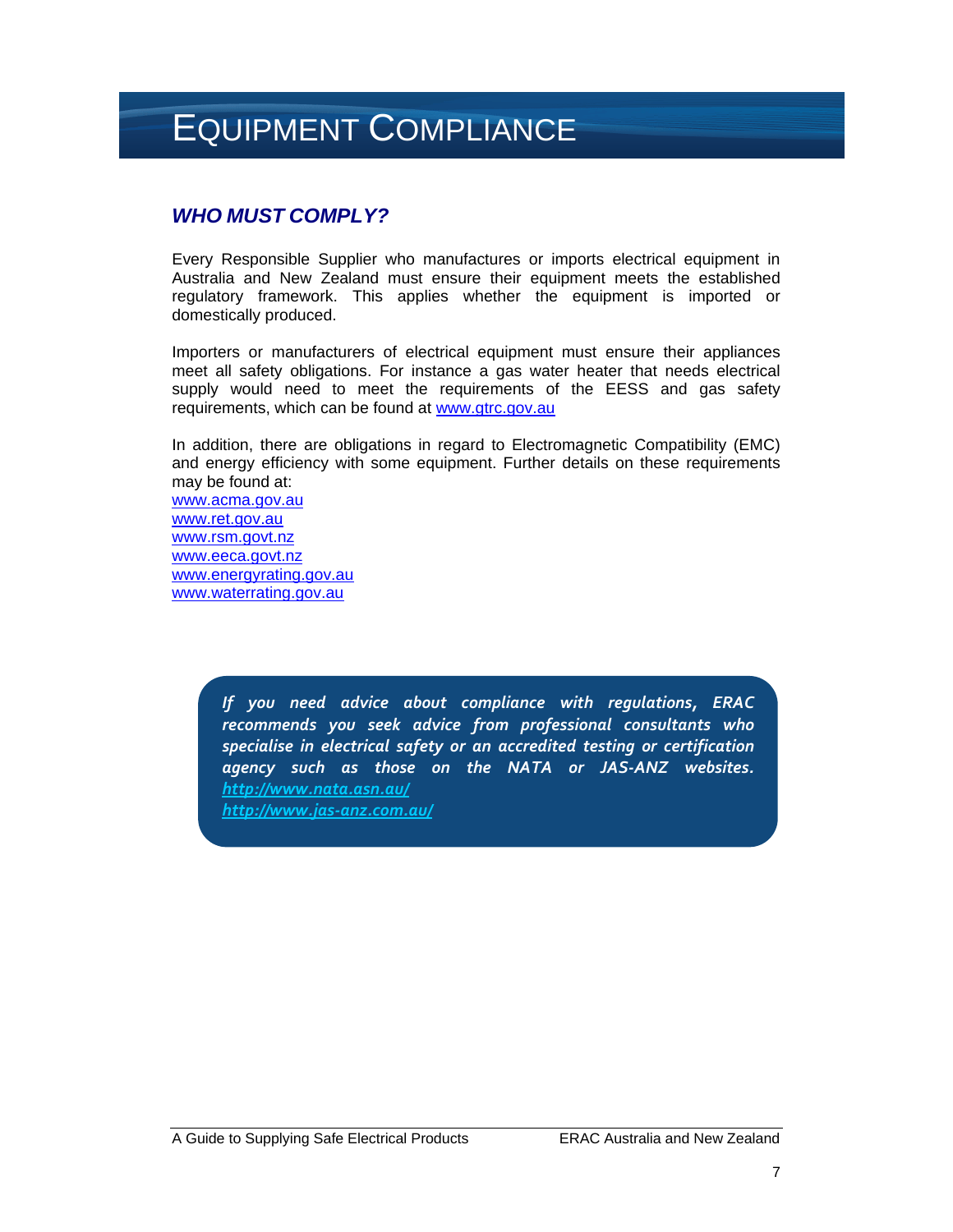## *REGULATORY FRAMEWORK*

Australia and New Zealand's harmonised regulatory framework requires every piece of electrical equipment that is sold or offered for sale to be safe. The equipment must meet the relevant standard and appropriate evidence of conformity must be kept to show this. The responsibility for ensuring this rests with the Responsible Supplier.

The framework aligns with the following World Trade Organisation (WTO) requirements:

- Performance based:
- Risk driven:
- Aligned with International Standards:
- Inclusive of MRA's.

#### *Relevant Standard –*

### *For level 1 in‐scope electrical equipment*

*The relevant standard for a type of level 1 in‐scope electrical equipment is:*

- *(a) If there is a Standards Australia or joint Standards Australia and Standards New Zealand standard that applies specifically to the type that standard together with AS/NZS3820 (Essential safety requirements for electrical equipment); or*
- *(b) If there is not a Standards Australia or joint Standards Australia and Standards New Zealand standard that applies specifically to the type and there is an IEC standard that applies specifically to the type—the IEC standard together with AS/NZS3820; or*
- *(c) If neither paragraph (a) nor (b) applies—AS/NZS3820.*

#### *For level 2 or 3 in‐scope electrical equipment*

*A standard is a relevant standard for a type of level 2 or 3 in‐scope electrical equipment if it is a standard:*

- *(a) Shown in the AS/NZS 4417 as the relevant standard for the type, and the standard can be readily applied to the type; or*
- *(b) Accepted by a Regulatory Authority as a standard that can be readily applied to the type.*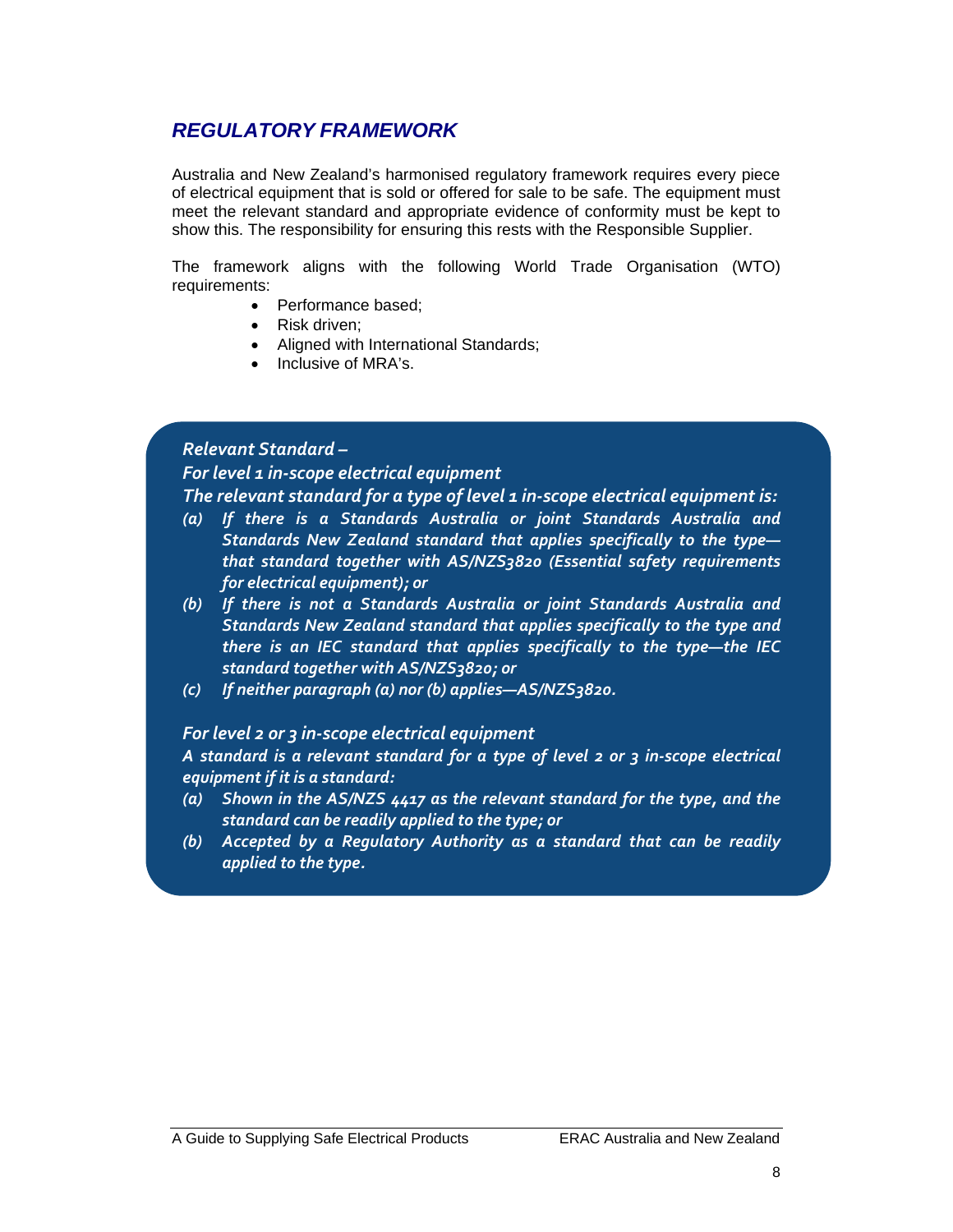# ELECTRICAL EQUIPMENT SAFETY SYSTEM OVERVIEW

The new EESS will commence on 1 March 2013 and has the following features in relation to "in-scope" electrical equipment:

- Nationally consistent, electrical equipment safety legislation throughout Australia and New Zealand that will greatly increase consumer safety.
- A National Database where all suppliers and certain types of equipment must be registered prior to being offered for sale. This will allow equipment to be easily traced to its supplier and act as a gateway to the legal supply of electrical equipment in Australia and New Zealand.
- Risk based classification of equipment into 3 levels (Level  $3 =$  High Risk, Level  $2 =$  Medium Risk and Level  $1 =$  Low Risk) with different requirements for each level.
- A self-funding, user-pays system where registration fees fund improved compliance, surveillance and post market enforcement activities.
- Registration of a 'Responsible Supplier', who is a manufacturer or importer of in-scope electrical equipment and who is a legal entity in Australia or New Zealand, has must ensure the safety of the electrical equipment they sell.

The EESS has the following components which will be discussed in this guide:

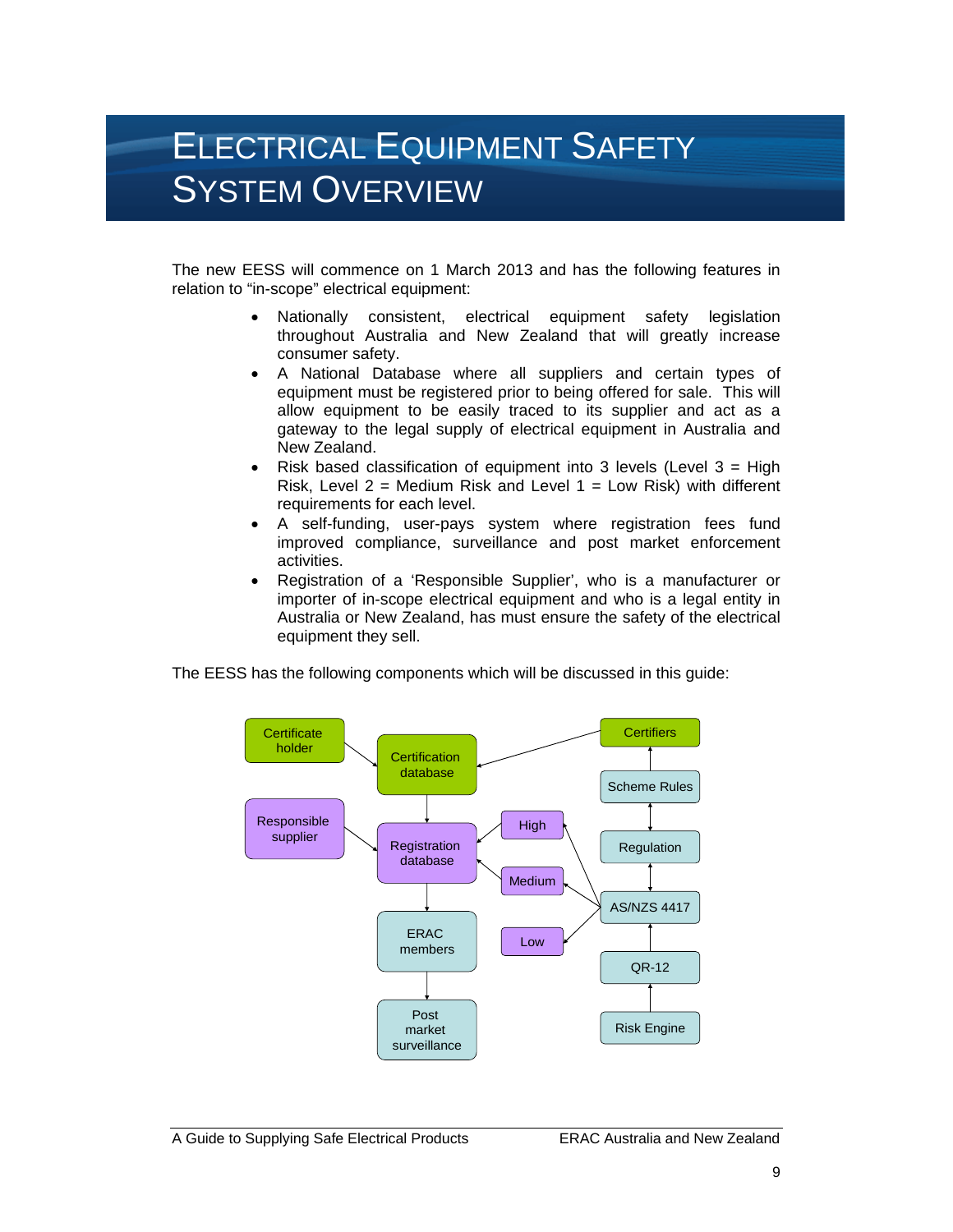*In‐Scope means all new electrical equipment with a rated voltage of:*

- *Greater than 50 V AC RMS or 120V ripple‐free DC, and*
- *Less than 1000V AC RMS or 1500V ripple‐free DC,*

*That is designed, or marketed as suitable, for household, personal or similar use.*

## *GENERAL SAFETY REQUIREMENTS*

While there is a general requirement under legislation for all electrical equipment to be safe, the Australian and New Zealand regulatory environment also requires equipment to meet the relevant standards and as a minimum meet the essential safety characteristics and requirements set out in AS/NZS 3820.

### *RESPONSIBLE SUPPLIERS*

A Responsible Supplier is a person, company or business that manufactures inscope electrical equipment in Australia or New Zealand, or imports in scope electrical equipment into Australia or New Zealand.

A Responsible Supplier must be a legally identifiable Australian or New Zealand entity holding an Australian Business Number (ABN), or a New Zealand Inland Revenue Department (IRD) number.

Responsible Suppliers have the main obligation for complying with the Electrical Equipment Safety System. The legislation requires Responsible Suppliers to ensure that the electrical equipment they sell meets relevant standards and is electrically safe. Failure to do so could result in significant penalties.

*A Responsible Supplier is a person who manufactures in‐scope electrical equipment in, or imports the in‐scope electrical equipment into, Australia or New Zealand*.

## *NATIONAL DATABASE*

ERAC has established a National Database as the gateway for the supply of inscope electrical equipment to Australia and New Zealand.

The database records the registration details of Responsible Suppliers of in-scope electrical equipment in Australia and New Zealand. Responsible Suppliers are required to register their details on the database.

As part of the registration process, Responsible Suppliers also make a declaration that the equipment they sell meets relevant standards and is electrically safe.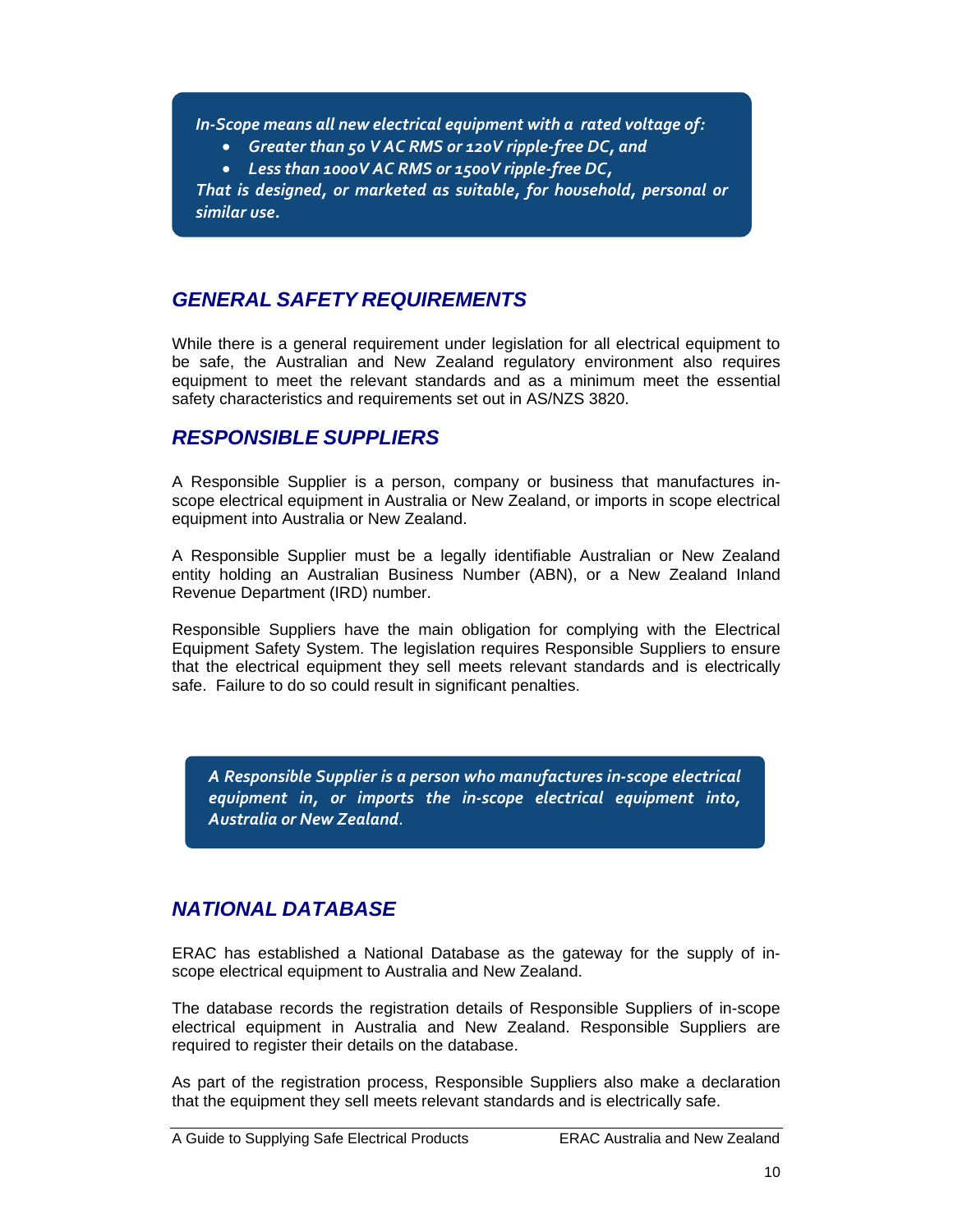The database records the details of all Level 2 (medium risk) and Level 3 (high risk) electrical equipment. Responsible Suppliers are required to register all types of Level 2 and Level 3 equipment they sell on the database.

The database also records the certification details of Level 3 (high risk) electrical equipment which requires a valid Certificate of Conformity before it can be sold in Australia and New Zealand.

Compliance Folders for Level 2 (medium risk) equipment can be uploaded onto the database.

Responsible Supplier Declarations or Equipment Declarations are also recorded on the database.

The National Database is accessible at www.erac.gov.au

*The National Database is the gateway for the supply of in‐scope electrical equipment to Australia and New Zealand. Responsible Suppliers must be registered on the database as well as registering the Level 3 and Level 2 equipment they supply*

## *RESPONSIBLE SUPPLIER REGISTRATION*

The legislation requires all Responsible Suppliers to be registered on the National Database. Registration must be renewed annually with an annual registration fee payable by Responsible Suppliers when they register.

Responsible Suppliers are to ensure that the details contained on the database are current, and must update their details (i.e. contact person, address, etc) within 30 days of those details changing. Penalties apply if it is found that a Responsible Supplier's details are not current on the National Database.

A Responsible Supplier must make a Responsible Suppliers Declaration when they register on the National Database. This is a generic declaration all Responsible Suppliers make that all electrical equipment they supply is electrically safe and will continue to meet relevant standards and comply with the EESS. This Responsible Suppliers Declaration will apply to all electrical equipment generally, and is the only declaration required that will cover Level 1 (Low Risk) electrical equipment.

In addition to the Responsible Suppliers Declaration, for Level 2 (Medium Risk) and Level 3 (High Risk) electrical equipment, Responsible Suppliers must also make Equipment Declarations. The Equipment Declaration is equipment specific and is made when equipment of this type is registered on the database. These declarations state that the equipment meets relevant standards in a way that is required under the EESS for that classification of electrical equipment.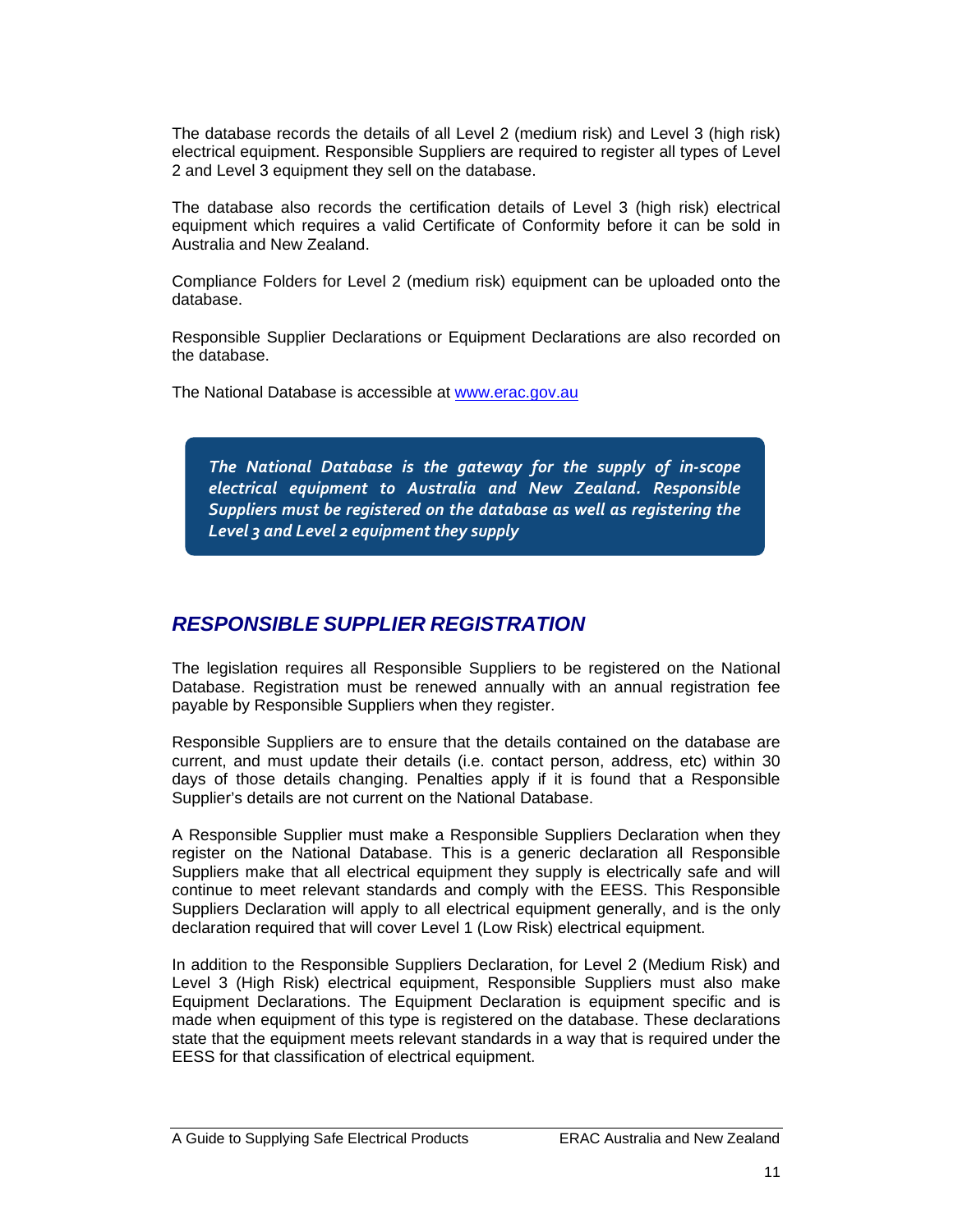## *EVIDENCE OF CONFORMITY*

The EESS provides for in-scope electrical equipment to be classified into three levels (high, medium and low risk). There are proportionate evidence of conformity requirements for each level, depending upon the potential risk of the item.

All in-scope electrical equipment must be electrically safe and meet the relevant standards.

There are different requirements for evidence of compliance with relevant standards for each equipment risk level.

*Level 1 electrical equipment* (Low Risk). The Responsible Supplier for Level 1 equipment must keep evidence, in English, that the items meet the relevant standard at the time the item was either manufactured or imported. This evidence is to be kept by the Responsible Supplier for a period of 5 years starting on the day the item is last manufactured or imported by the Responsible Supplier.

*Level 2 electrical equipment* (Medium Risk). A Responsible Supplier is required to keep a Compliance Folder. A Compliance Folder is a document recording evidence, in English, that must include test reports completed by an approved testing entity or a suitably qualified person, confirming that the equipment type being registered meets the relevant standard(s).

*Level 3 electrical equipment* (High Risk) The evidence of compliance for level 3 equipment is a valid Certificate of Conformity. The Certificate of Conformity must be issued by a recognised certifying body for each item of Level 3 electrical equipment, or family of items.

 *electrical safety inspector on request.Appropriate evidence of conformity must be kept by the Responsible Supplier and made available on the National Database or to an*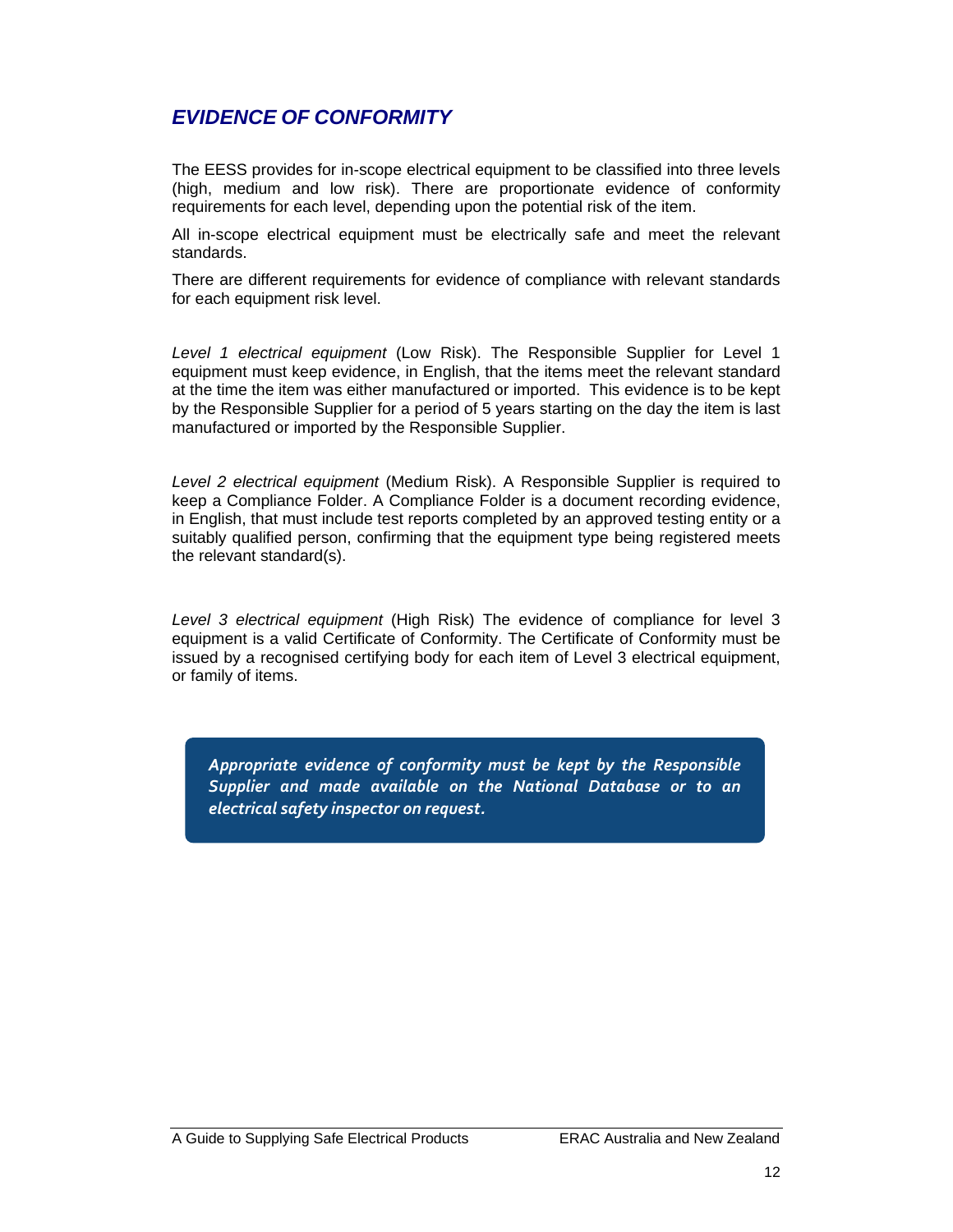## *LEVEL 3 EQUIPMENT*

Level 3 electrical equipment is classified as a potential high risk level. This means that before a Level 3 product can be sold legally in Australia, it must meet the following requirements:

- There must be a registered Responsible Supplier whose name and details are linked to the equipment;
- The equipment must be registered on the National Database;
- The equipment must have a valid Certificate of Conformity from a recognised certifier; and,
- The equipment is to be marked with the Regulatory Compliance Mark (RCM).

### *CERTIFICATION*

A person may apply to a recognised Certifier for a Certificate of Conformity for a type of Level 3 in-scope electrical equipment. Certifiers include Regulator Authorities and Recognised External Certification Schemes.

The application must be in the approved form, and accompanied by:

- A test report from an approved testing entity,
- The equipment itself or colour images showing the internal and external construction of the equipment;
- Technical documentation describing the item, and;
- The required application fee.

In addition all certification bodies which certify the safety of electrical equipment in Australia and New Zealand must follow uniform EESS Equipment Safety Rules in order to harmonise pre-market certification processes.

A copy of the EESS Equipment Safety Rules may be found at www.erac.gov.au.

A person who is granted a Certificate of Conformity is referred to as a Certificate Holder. A Certificate Holder may be located anywhere in the supply chain including outside Australia and New Zealand.

Australian and New Zealand Responsible Suppliers may be a Certificate Holder or may use a Certificate of Conformity of a Certificate Holder under agreement in order to register Level 3 equipment for sale in Australia or New Zealand.

*A certifier may be a government electrical safety regulator in Australia or New Zealand or a recognised external certification scheme designated by a regulator to certify Level 3 electrical equipment under the EESS legislation.*

*The ERAC Certification portal can direct you to these certifiers and applications can be made for certification can be made at this portal at www.erac.gov.au*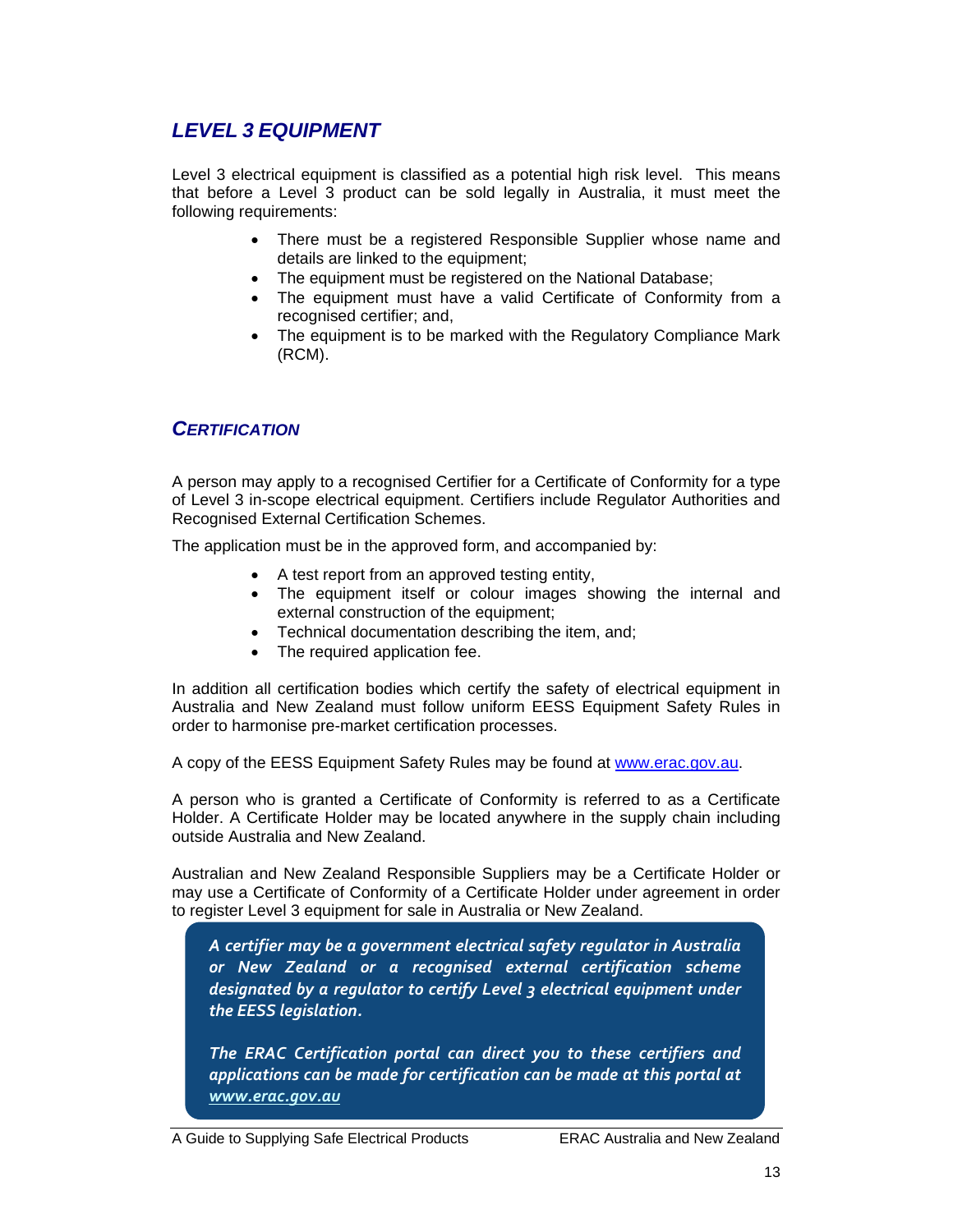## *LEVEL 2 EQUIPMENT*

Level 2 electrical equipment is classified as a potential medium risk.

Before a Level 2 item can be sold legally in Australia it must meet the following requirements:

- The item must be registered on the National Database and linked to a registered Responsible Supplier
- The Responsible Supplier must keep or have access to a Compliance Folder proving that the equipment is electrically safe and meets the relevant standard(s) as in force at the time of the equipment registration.
- The equipment is to be marked with the Regulatory Compliance Mark (RCM).

### *COMPLIANCE FOLDERS*

A Compliance Folder contains evidence (including test reports), in English, confirming that the equipment meets the relevant standard(s). These test reports must be completed by an approved testing entity or a suitably qualified person.

The Compliance Folder may be kept in an electronic form on the National Database. Alternatively, the Responsible Supplier can keep the folder or must be able to access it within 10 business days. The Compliance Folder must be retained by the Responsible Supplier for five years after the term of registration for the equipment ends.

A Compliance Folder is the required evidence of compliance with relevant standards for Level 2 equipment.

*Compliance Folders must contain evidence of conformity with the relevant standard for level 2 equipment . Compliance Folders must either be uploaded into the national database, or the address where the compliance folder must be entered into the National Database during the registration process.*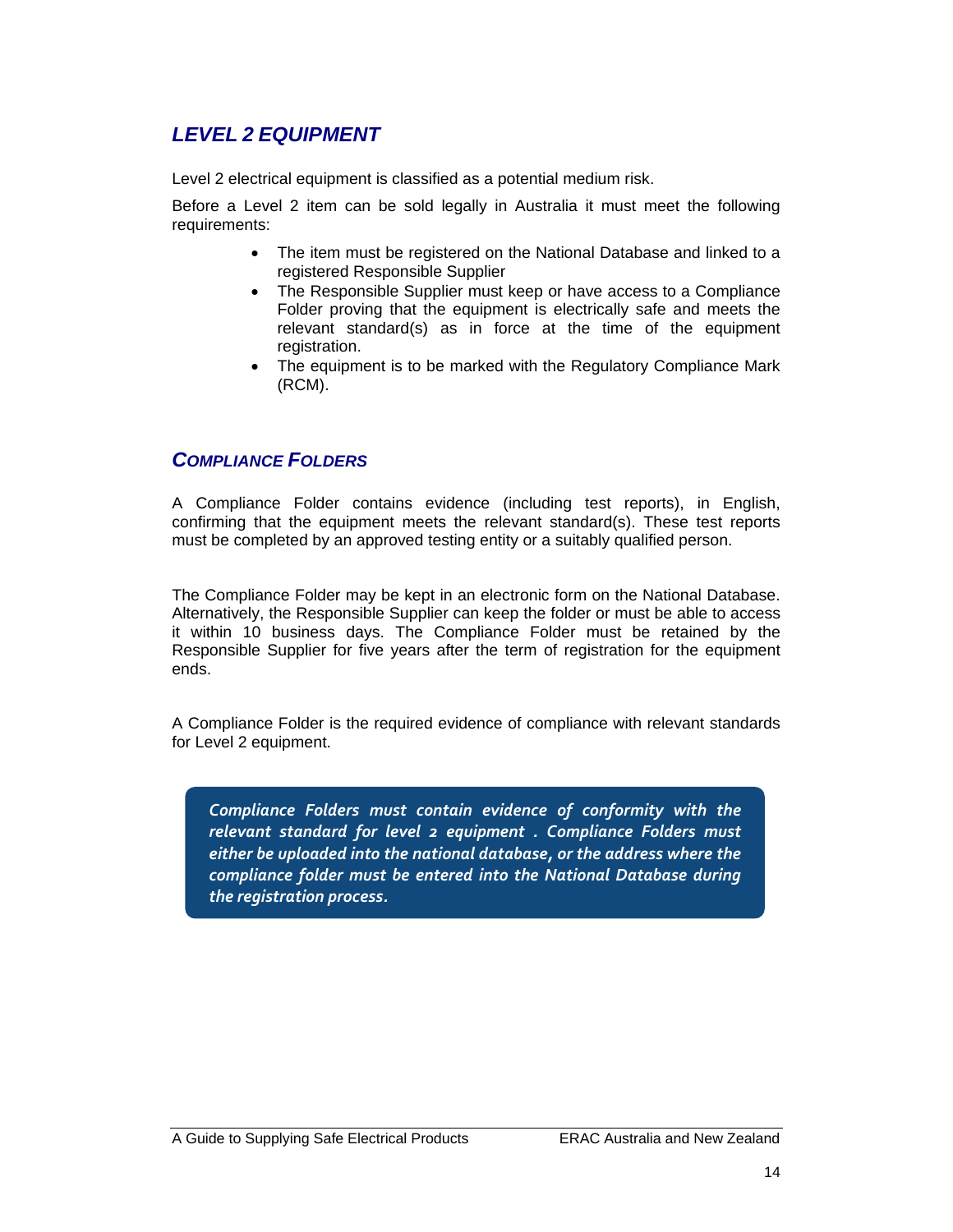# *LEVEL 1 EQUIPMENT*

Equipment classified as level 1 is considered as potentially low risk.

Before level 1 equipment can be sold, the following requirements must be met:

- The equipment must be electrically safe and meet the relevant standard(s)
- The equipment must be marked with the Regulatory Compliance Mark (RCM).

Whereas Level 2 and Level 3 type equipment requires registration on the National Database as well as certain evidence of conformance for each of those types of equipment, there is no specific evidence of conformance required to be held by Responsible Suppliers for Level 1 electrical equipment.

However, Responsible Suppliers of Level 1 electrical equipment must hold evidence that the equipment is electrically safe and meets the relevant standard(s) as in force at the time the equipment was manufactured or imported by the Responsible Supplier.

The evidence must be retained by the Responsible Supplier for five years from the date the equipment was last imported or manufactured by the Responsible Supplier.

### *EQUIPMENT DECLARATION*

Part of the Responsible Supplier registration process is the completion of a Responsible Suppliers Declaration stating that the equipment they supply is electrically safe and meets the relevant standards.

*Declarations must be made by an Authorised Representative of the Responsible Supplier. There are significant penalties for making a false declaration under the EESS legislation.*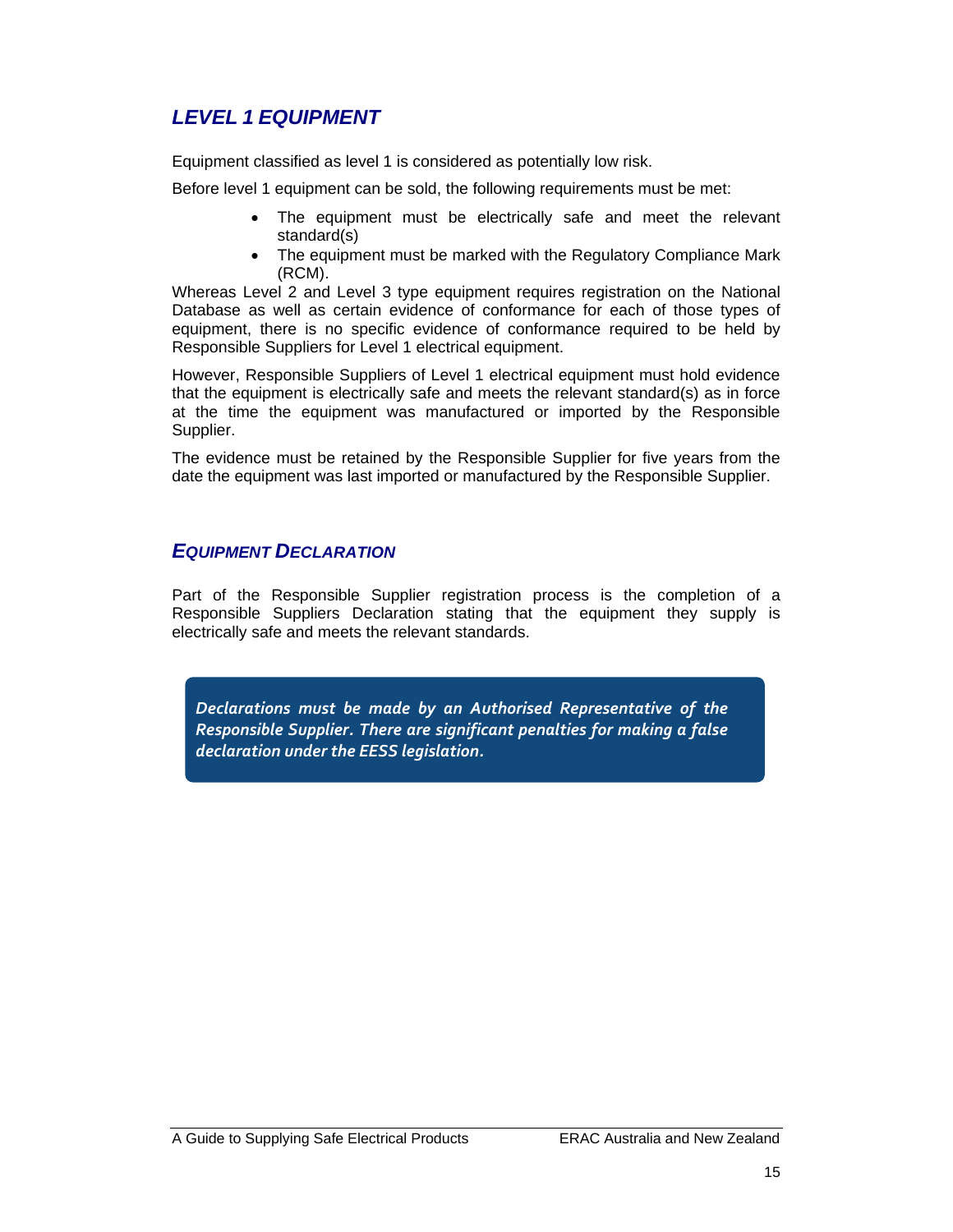## *RISK ENGINE*

A Risk Engine or risk calculator is used to help determine which types of electrical equipment are Level 3 and Level 2 equipment. The Risk Engine is used by the Australian and New Zealand Standards committee QR-12 made up of electrical industry experts from government and private industry to assess risk.

These types of Level 3 and Level 2 electrical equipment are then identified in Australian and New Zealand Standard AS/NZS 4417.2 and published on the ERAC website.

All in-scope electrical equipment not published as level 3 or Level 2 equipment in this way is automatically classified as Level 1 equipment under the EESS legislation.

*The Risk Engine methodology has been assessed and validated by the Royal Melbourne Institute of Technology's Mathematical and Geospatial Sciences Department as a best practice risk assessment tool for the electrical equipment industry globally.*

## *LABELLING WITH THE REGULATORY COMPLIANCE MARK*

All Level 1, 2 or 3 electrical equipment offered for sale in Australia and New Zealand by Responsible Suppliers is to be marked with the Regulatory Compliance Mark (RCM), as illustrated below:



The RCM should be placed on the external surface of the electrical equipment as near as possible to the model identification or alternatively, it may be placed on the packaging or promotional material for that item where it is not possible to put the RCM on the item itself due to the size or nature of the equipment.

Further information on labelling of items with the RCM can be found in the *AS/NZS 4417.1 (Use of the mark).* 

Responsible Suppliers are given the exact dimensions of the RCM in accordance with AS/NZS 4417.1 when they register on the National Database as a Responsible Supplier.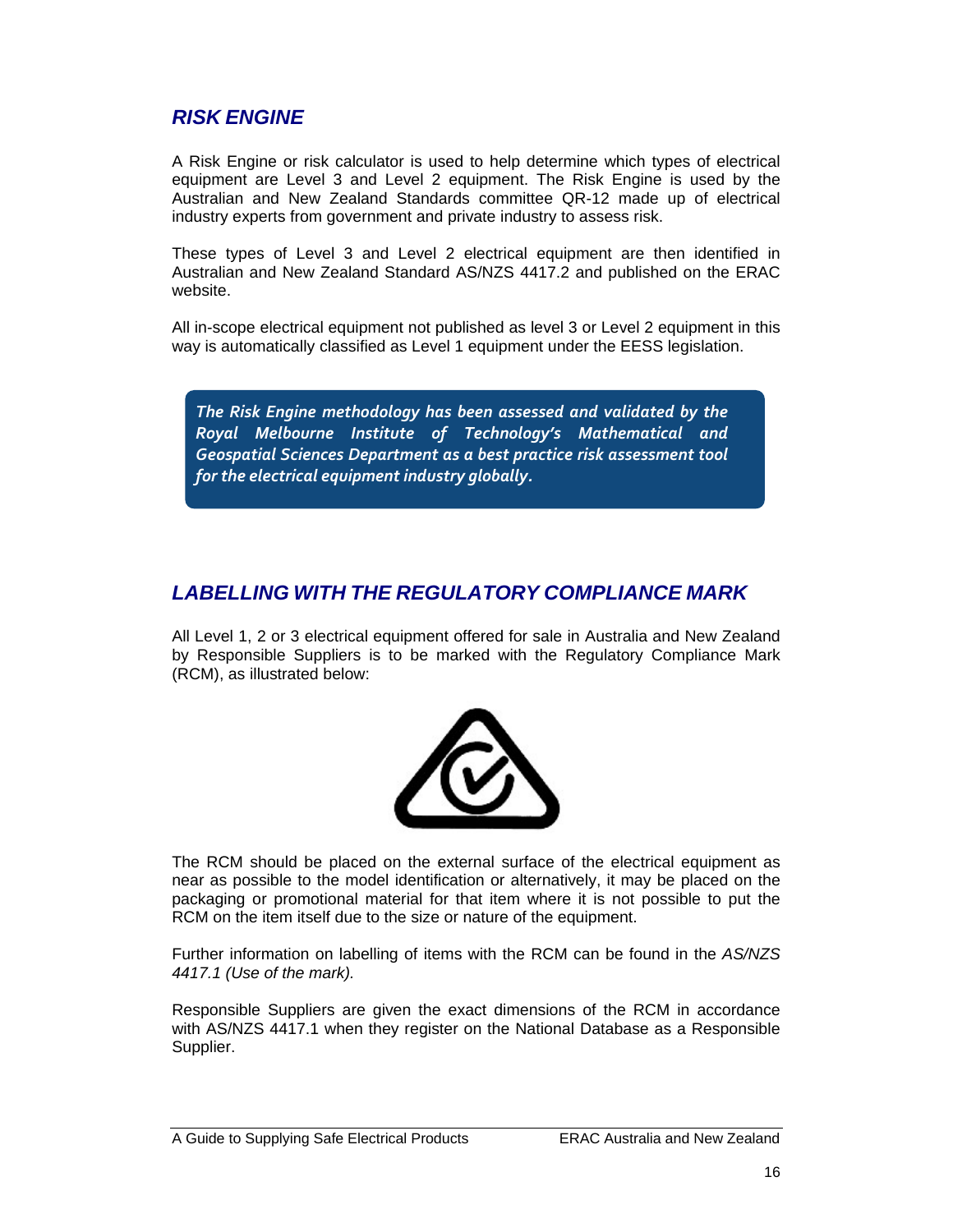# TRANSITIONING FROM OLD TO NEW REGULATIONS

# *WHAT YOU NEED TO KNOW*

The uniform EESS legislation adopted by all states and territories of Australia and New Zealand on 1 March 2013 has provisions that allow equipment that was in Australia and New Zealand to continue to be marketable under the rules of the previous legislation applicable in those jurisdictions for a transitional period.

Approval to sell products under these previous rules was granted for a period of up to five years and these approvals will continue to be valid under the new EESS until they expire.

Responsible Suppliers only supplying Level 1 equipment have up to six months from the commencement date to register on the national data base. If a Responsible Supplier is supplying Level 3 or Level 2 equipment then they would need to register within six months in order to register this equipment in that time as required by the EESS legislation.

Responsible Suppliers have three years to ensure all equipment they import or manufacture is marked with the RCM. Equipment already in the market will have five years before the marking requirement applies to allow the sale of this existing stock.

*Transitional arrangements were established by ERAC in consultation with industry associations representing manufacturers and suppliers of electrical equipment based on supply chain logistics.*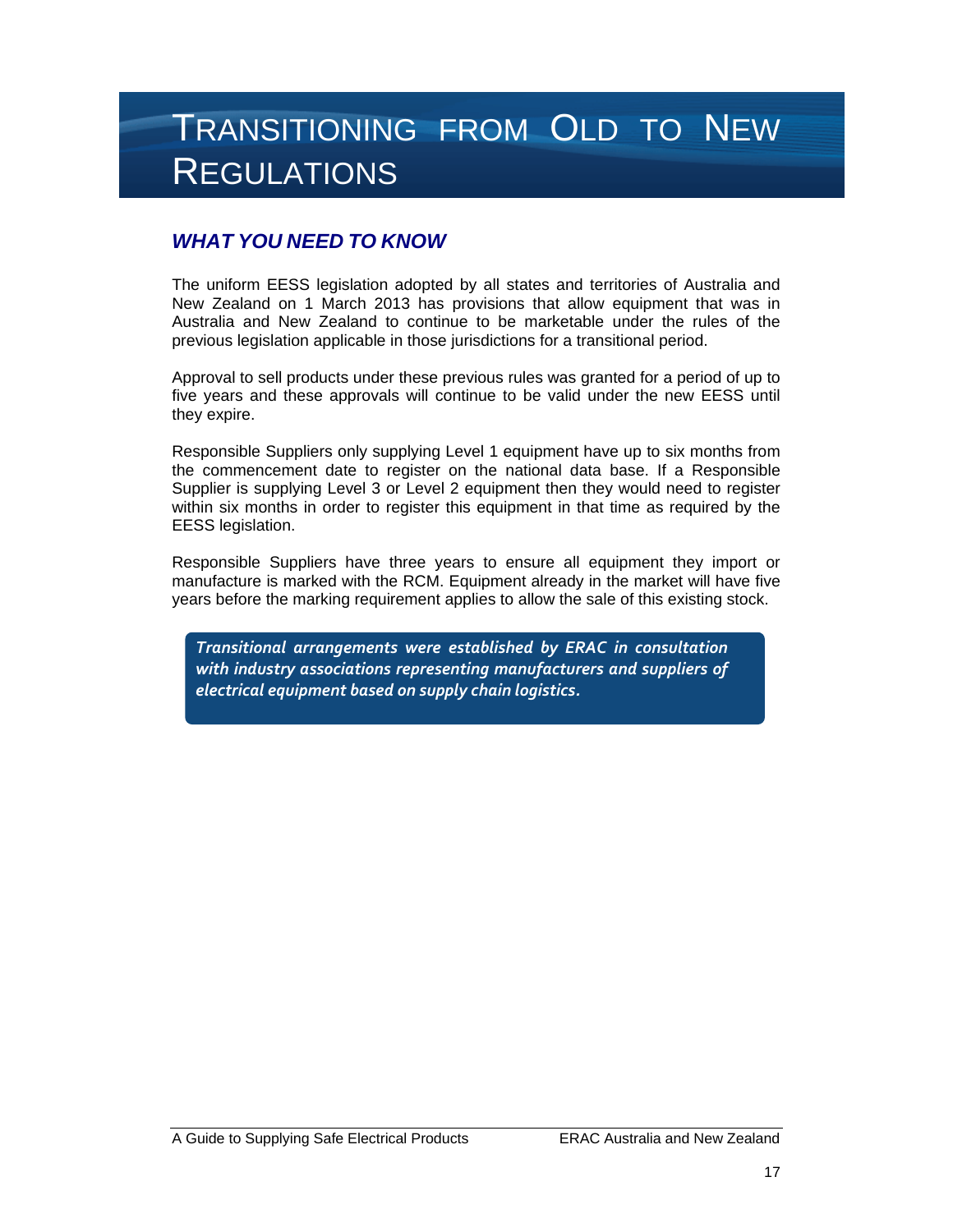# MARKET MONITORING OF ELECTRICAL EQUIPMENT

# *WHY MONITOR?*

Regular market monitoring of electrical equipment through audits and inspections of suppliers and equipment is ERAC's proactive approach to maintaining the compliance framework and promoting the appropriate steps to compliance. This minimises the likelihood of unsafe equipment reaching Australian and New Zealand consumers as well as reducing the costs to the community associated with electrical injury and property damage.

Our approach to market monitoring is to:

- Ensure that electrical equipment complies with regulations;
- Strengthening relationships with the electrical industry through education;
- Improve ERAC's understanding of the marketplace;
- Maintain the integrity of the EESS;
- Provide a level playing field for suppliers;
- Target non-compliance.

## *AUDITS AND INSPECTIONS*

#### *WHO CAN BE AUDITED?*

Anyone who imports, manufactures, and/or sells electrical equipment in Australia and New Zealand can be audited by electrical safety inspectors.

#### *WHAT ARE THE SELECTION CRITERIA?*

The selection criteria used by ERAC are based on:

- Supplier risk assessment;
- Equipment risk assessment;
- Complaints and incidents;
- Advice from other regulatory agencies;
- Type of supplier or trader;
- Regional spread.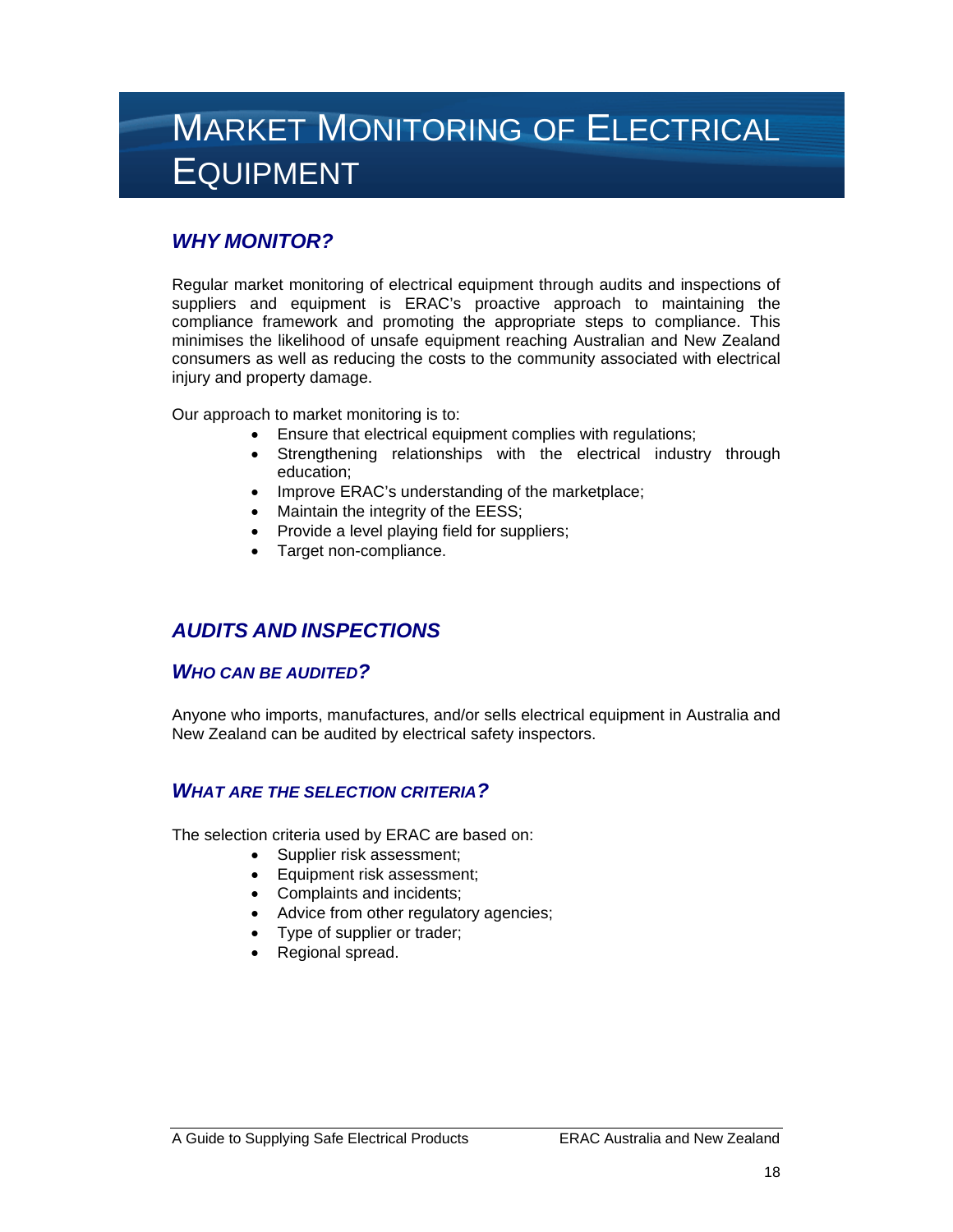## *INCIDENTS*

Where an incident involving electrical equipment occurs that is considered significant or where equipment compliance is drawn into question. ERAC members may at the time of investigation:

- Request the Responsible Supplier to provide information relating to equipment safety or compliance, such as evidence of conformity and/or
- Request the supplier to cease sale of electrical equipment.

Any subsequent action will follow the ERAC member's compliance and enforcement procedures in the jurisdiction where the non compliance occurred.

### *ALERTS*

ERAC maintains a number of international linkages and co-operation arrangements with other regulatory agencies where information on equipment safety is exchanged and surveillance activities are carried out co-operatively.

Based on information exchanged under these arrangements equipment investigations may be carried out or direct enforcement action implemented.

In some cases information from industry participants may be brought to the attention of ERAC for assessment and follow-up action.

*Electrical safety inspectors have wide ranging powers to inspect and seize documentation and equipment, write improvement and infringement notices and to initiate prosecutions and recalls involving unsafe electrical equipment.*

## *THE AUDIT PROCESS*

If you are selected for a planned electrical equipment audit, ERAC members will normally give you notice. Spot audits may also occur without advance notice, normally during business hours. When an electrical safety inspector visits, you will need to provide:

- Details of the appropriate contact person authorised to respond on behalf of the business;
- Details of your business e.g. registered company, partnership;
- The basis on which the equipment is legally sold in Australia and New Zealand such as evidence of conformity;
- Evidence of correct equipment labelling or marking;
- Evidence of general suitability for the marketplace, including correct plugs, warning labels and instruction manuals.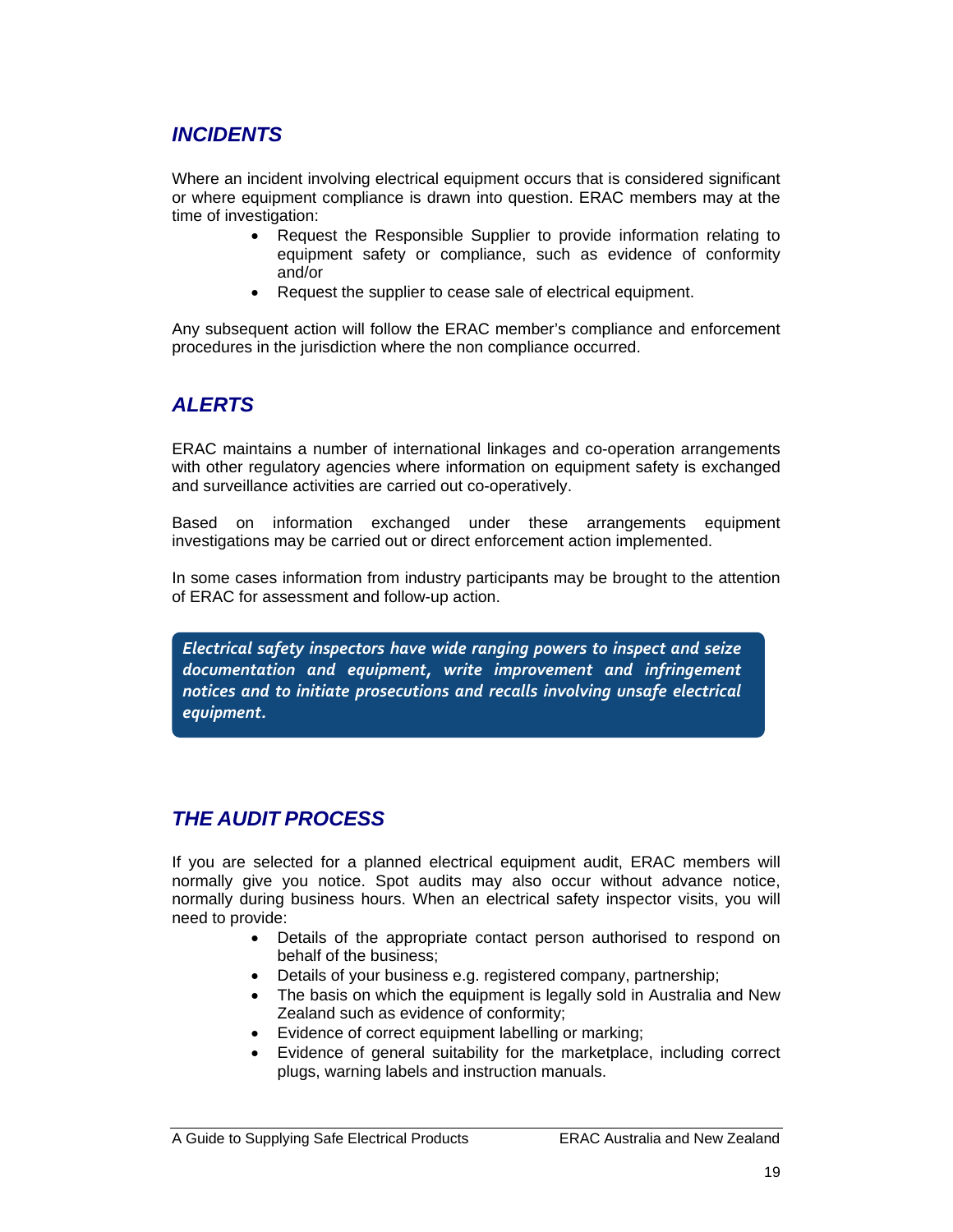*or misleading information may result in significant penalties. Obstructing an electrical safety inspector or providing them with false*

## *OUTCOMES OF AUDITS*

ERAC members will advise the outcome when all elements of the audit have been considered. At the time of the audit, a verbal explanation will be given which may include advice to cease sale.

If the audit has been deemed unsatisfactory inspectors will advise of the problem(s) requiring remedy. Compliance action may include issuing an improvement or infringement notice or the commencement of a prosecution. See the Enforcement section of this Guide for more information.

*If you have concerns about any electrical equipment, please contact the ERAC member regulator in your area whose contact details can be found at: http://www.erac.gov.au/index.php?option=com\_content&view=article*

*&id=71:memberoferac&catid=77&Itemid=474*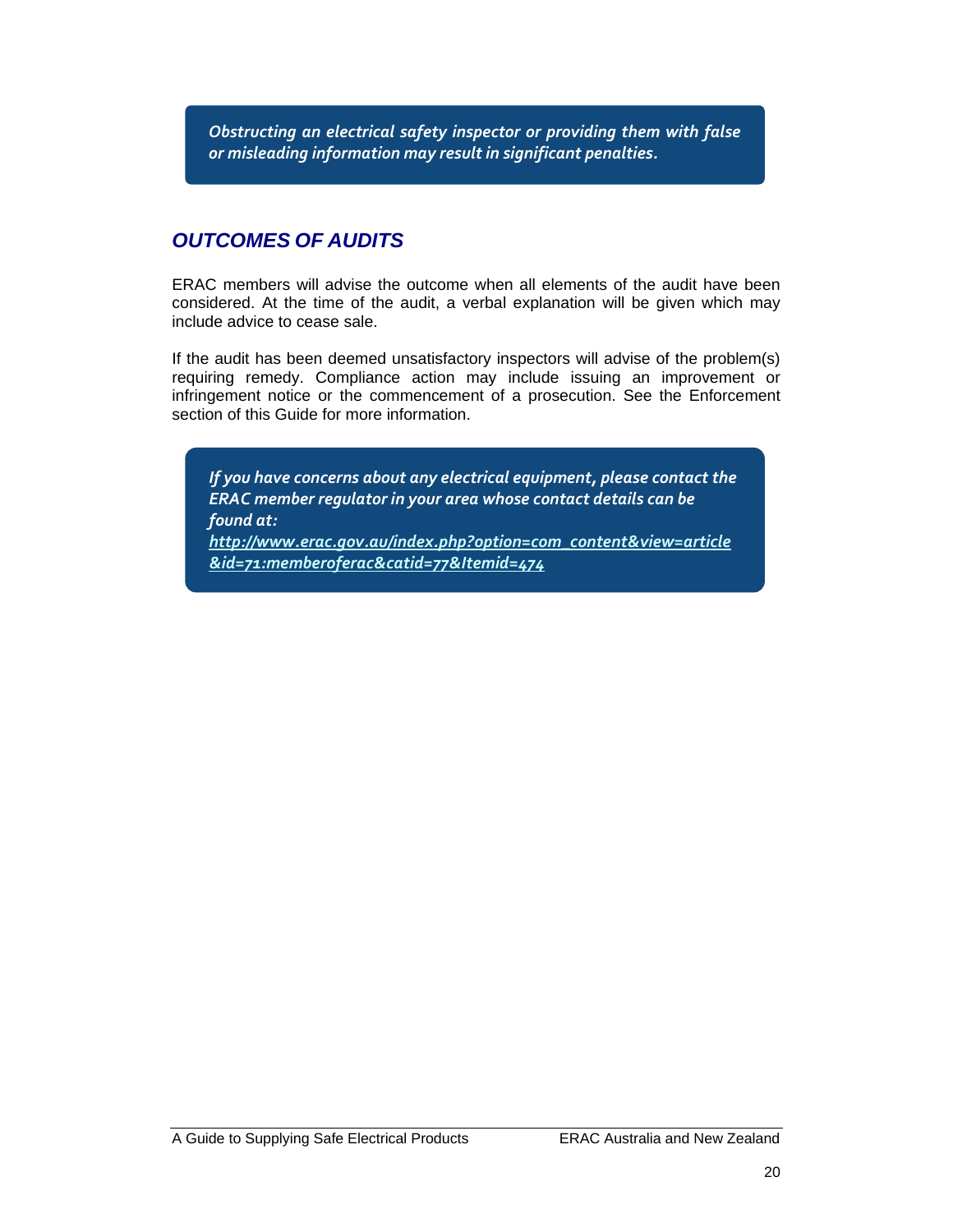# **ENFORCEMENT**

ERAC members work with manufacturers, importers and suppliers throughout the audit and investigation process to initiate proactive education strategies and audit programs that enhance our effectiveness as safety regulators.

## *ASSESSMENT PROCESS*

Enforcement of electrical equipment safety is based on ERAC members observations and assessment of the market. ERAC members operate in a fair and consistent manner when dealing with non-compliance.

Non-compliance is based on evidence and circumstance to determine the appropriate action required. The action may be a warning or improvement notice, infringement notice or other notice necessary to protect the public or a prohibition or prosecution. A variety of factors are considered for their impact on public safety and care including:

- Severity of offence;
- Impact of offence;
- Co-operation, attitude and behaviour;
- Operational implications;
- Risk to consumers and members of the public.

If the impact from the assessment indicates that non-compliance is sufficiently serious or there is a previous history of non-compliance, an infringement notice may be issued during or directly after the investigation or audit. The sale or offer for sale of a prohibited item will normally result in an infringement notice.

ERAC members will also consider what action(s) may be necessary to correct noncompliance which may include a prohibition. Failure to comply with a prohibition will normally result in a prosecution.

The electrical equipment may also be subject to a compulsory recall to remove hazards from the community under the uniform EESS legislation.

### *WARNINGS AND ADVISORIES*

A warning or improvement notice will outline:

- The offence observed;
- The remedial action to take.

The warning or infringement notice may be accompanied by advice to cease sale and notify consumers who have purchased that equipment.

A follow up audit may be made to monitor compliance and any remedial action required. If remedial action is not taken within the specified time frame, enforcement may be escalated to ensure protection of the public and their property.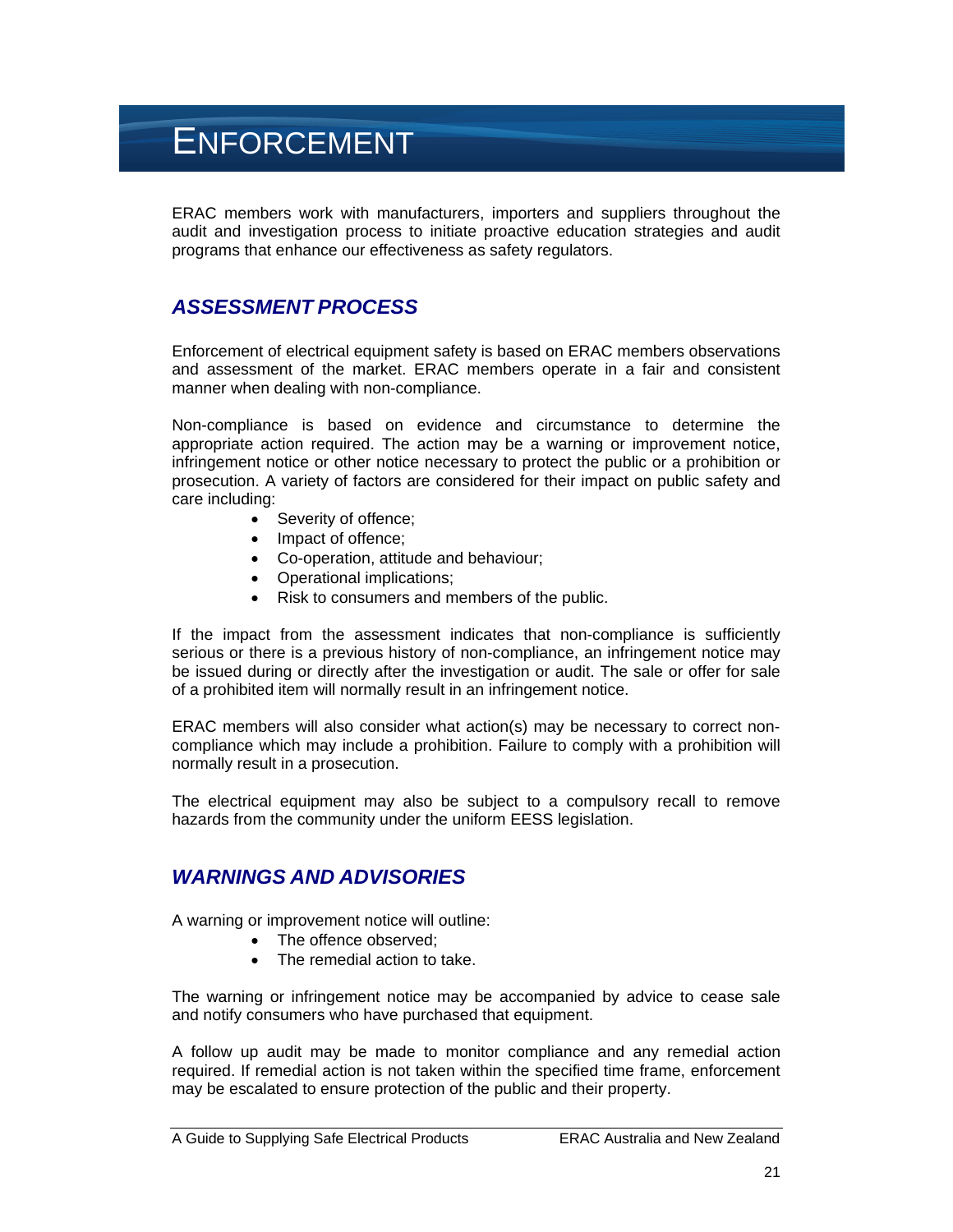*While an infringement notice carrying a penalty may follow from an unresolved warning or improvement notice, there is no requirement to give a warning first.*

## *INFRINGEMENT NOTICES*

An infringement notice will be issued in the form specified in regulations, and will outline:

- The relevant infringement offence;
- Your rights and obligations;
- The amount of the infringement penalty;
- The address for payment of the penalty.

Paying an infringement penalty will not excuse you from carrying out any remedial action. Continuing to commit an offence may result in further notices or prosecution.

Infringement notices include an explanation of the recipient's responsibilities and rights, so should be read carefully and advice should be sought if necessary.

*The following are examples of offences and their related penalties under the uniform EESS legislation:*

- *Selling equipment without registering on the national database;*
- *Selling equipment which is not appropriately marked or labelled;*
- *Failing to hold evidence of conformity to the relevant safety standard.*

#### *Penalty:*

- *Individual \$400*
- *Corporation \$800*

## *OFFENCES AND PROSECUTIONS*

ERAC members may take prosecution action rather than issue an infringement notice. This will be considered on a case by case basis.

*Penalties vary depending on the severity of the offence and the relevant jurisdiction taking the prosecution. The maximum penalty for a breach of a regulation is \$4000 for an individual or \$8000 for a corporation.*

*The maximum penalty for a breach of an electrical safety obligation or duty resulting in death is \$300 000 for an individual or \$1.5m for a corporation. The maximum penalty for a breach of an electrical safety obligation or duty resulting in multiple deaths is \$600 000 or 5 years imprisonment for an individual or \$3m for a corporation.*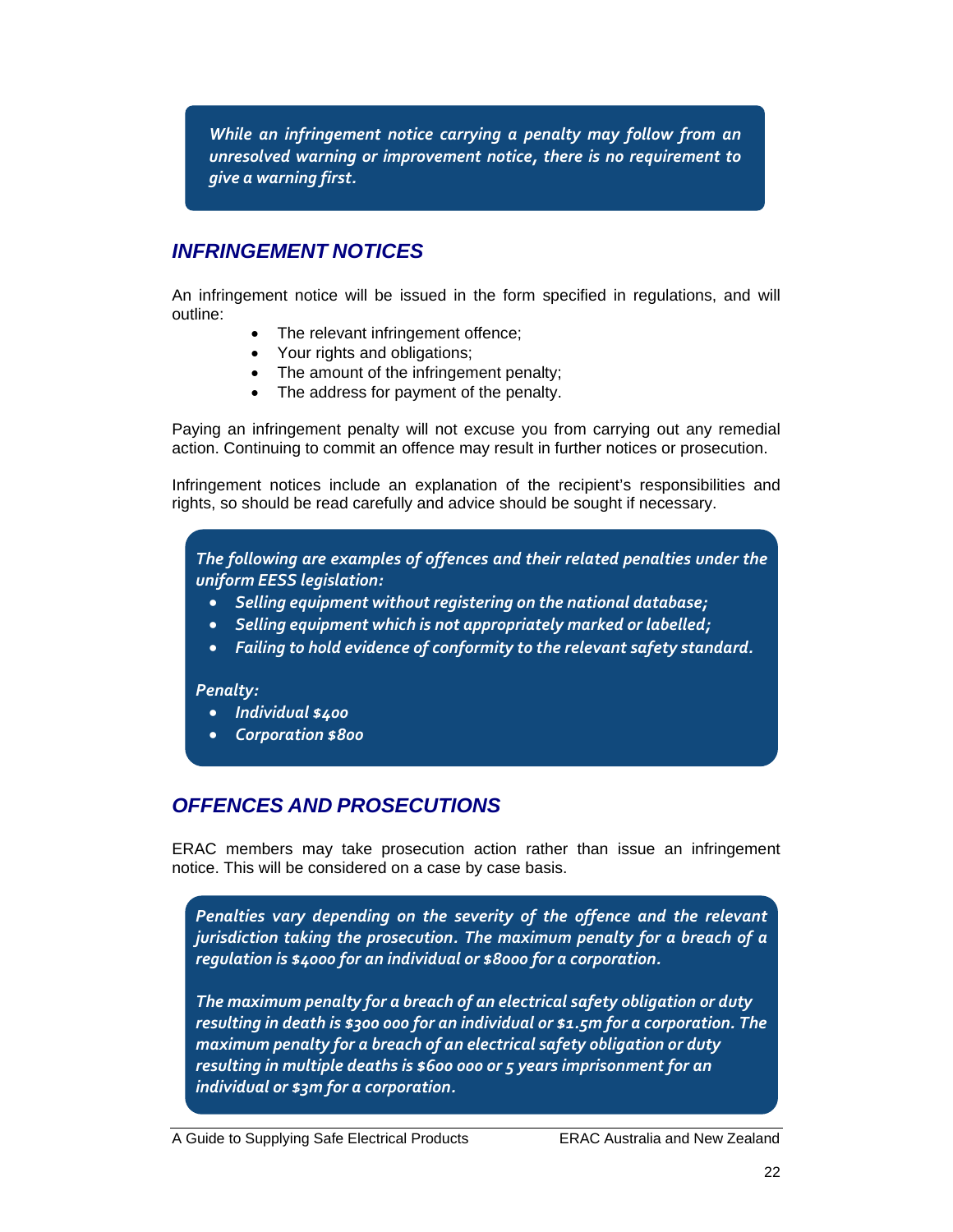## *PROHIBITIONS*

If it is determined that a serious safety risk is occurring, or could occur, then a prohibition notice may be issued.

A prohibition notice may:

- Require ceasing importation, use, sale or manufacture of the equipment;
- Alert the public or those who have purchased the equipment of safety risks;
- Specify that an instruction be carried out in a stipulated way.

Failing to comply with a prohibition notice may result in a prosecution.

### *RECALLS*

Where it is considered appropriate, recalls will be implemented under the EESS legislation to protect the community from electrical equipment posing electrical safety risks.

Commonly recalls involve the placing of advertisements in newspapers advising the public of the make and model of the electrical equipment affected by the recall and advising how the equipment can be returned or repaired by the supplier.

Recalls are co-ordinated between ERAC and the Australian Consumer and Competition Commission and the New Zealand Ministry of Consumer Affairs who also have the power to recall any unsafe product.

*A manufacturer or importer may be issued a recall order under legislation requiring electrical equipment be recalled from use including the provision of information about the recall and actions to be taken such as repair or replacement of the equipment. The cost of the recall is to be incurred by that manufacturer or importer.*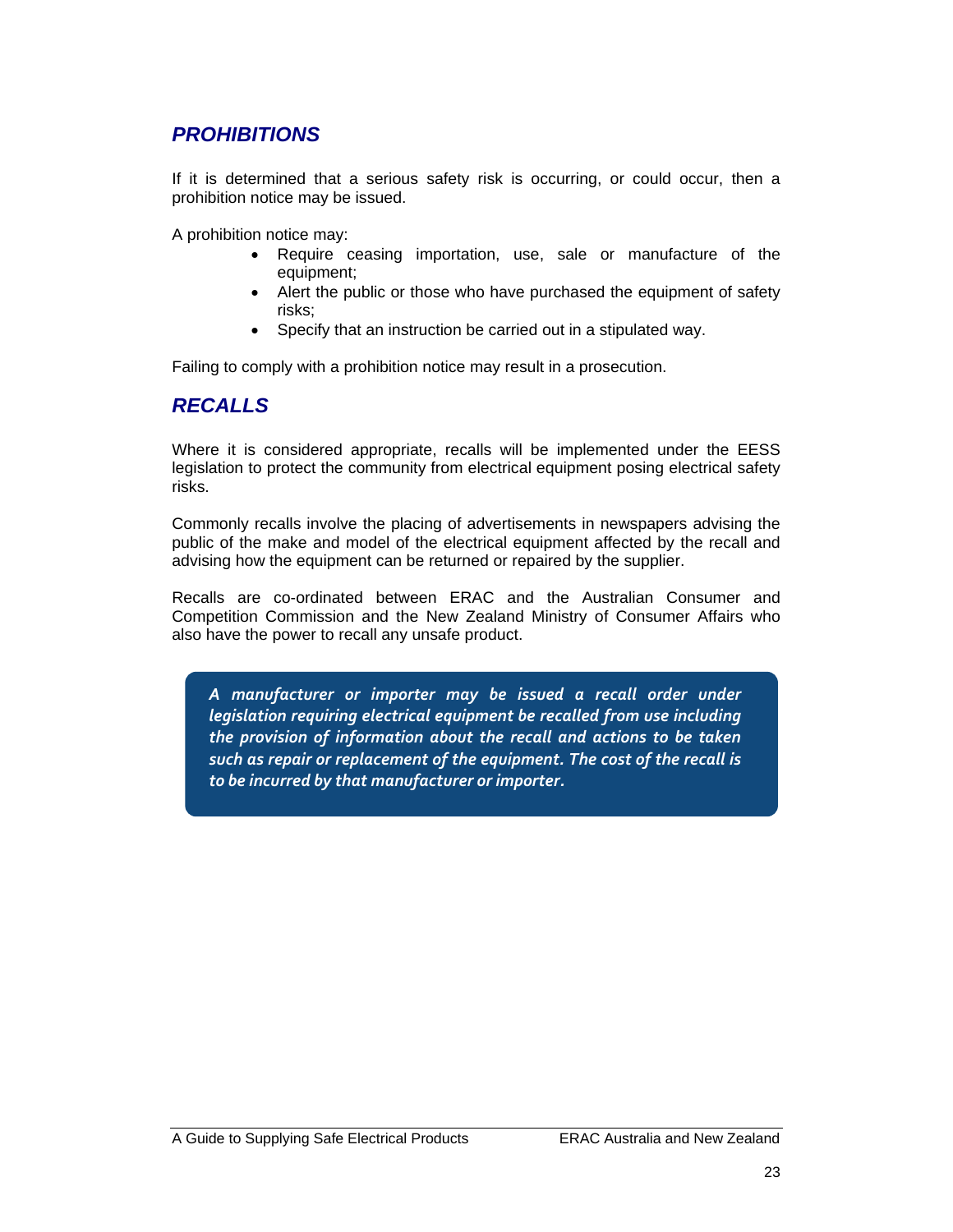# **INFORMATION**

Throughout this publication we refer to ERAC members who are electrical safety regulators in Australian states and territories and New Zealand. Please consult these regulators on specific electrical equipment safety matters in those jurisdictions via the websites listed below.

## *LINKS TO WEBSITES*

www.erac.gov.au

Western Australia

http://www.energysafety.wa.gov.au/

Northern Territory

http://www.worksafe.nt.gov.au/

South Australia

http://www.technicalregulator.sa.gov.au/

Queensland

http://www.eso.qld.gov.au/

New South Wales

http://www.fairtrading.nsw.gov.au/

Australian Capital Territory

http://www.actpla.act.gov.au/

Victoria

http://www.esv.vic.gov.au/

Tasmania

http://www.wst.tas.gov.au/electricity

New Zealand

http://www.ess.govt.nz/

Australian Consumer and Competition Commission

www.accc.gov.au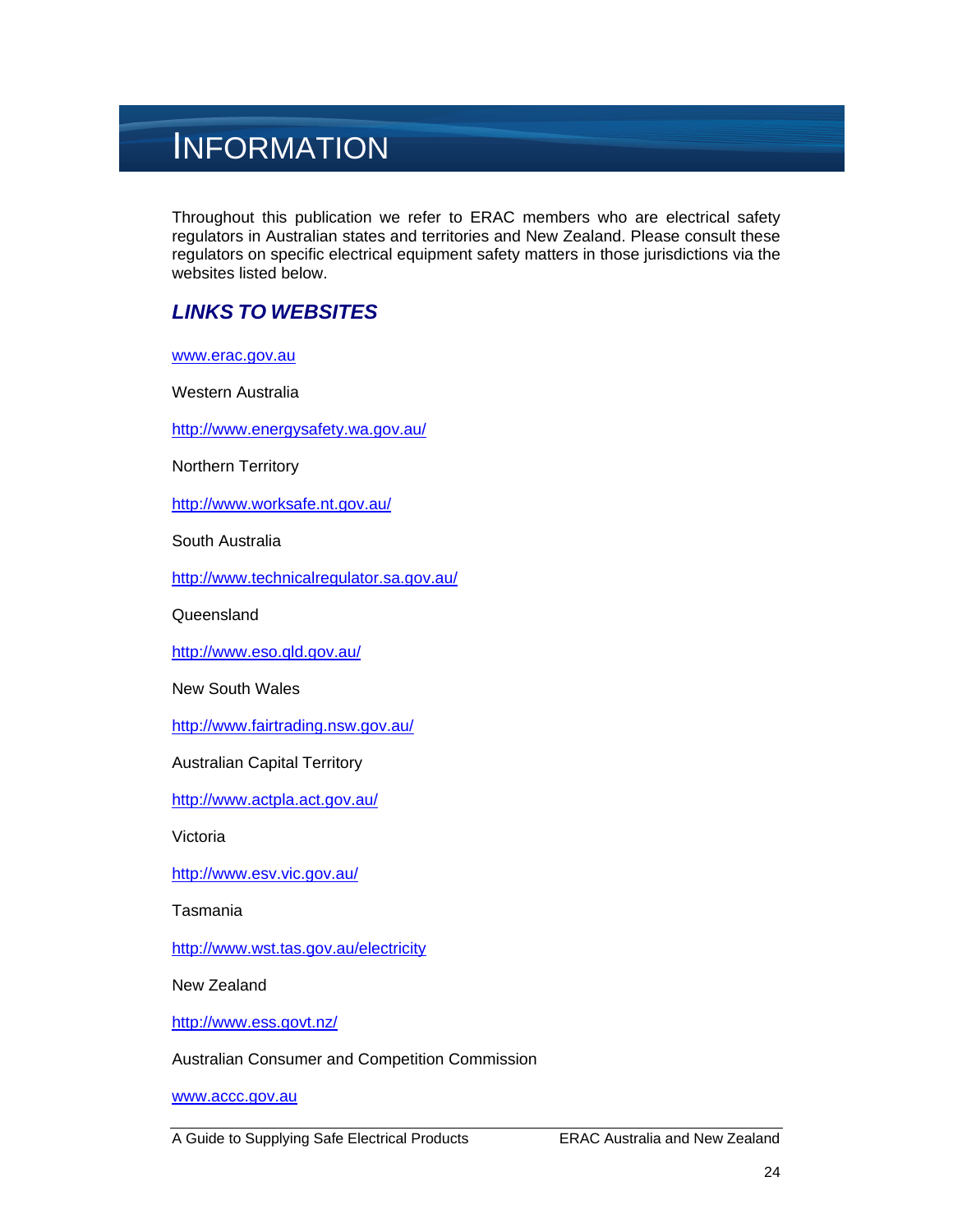# *ACRONYMS AND MEANINGS*

#### **Approved Testing Entity:**

A testing entity which has been accredited by;

- NATA; or
- an international equivalent of NATA in a country which has a mutual recognition agreement with Australia or New Zealand which allows it to test to relevant Australian and New Zealand Standards and recognised by a Regulatory Authority; or
- an international equivalent to NATA that is a signatory to the ILAC MRA with a scope that includes the EESS.

to undertake tests to the Australian and New Zealand Standard relevant to the type of electrical equipment.

#### **AS/NZS: Australian and New Zealand Standard**

A standard jointly published by Standards Australia and Standards New Zealand.

#### **ERAC: Electrical Regulatory Authorities Council**

In Australia, technical and safety electrical regulatory functions are largely the responsibility of state and territory governments.

A considerable amount of liaison is therefore required between the eight Australian states and territories and New Zealand to coordinate their activities in respect of regulatory strategies, policies and ongoing reforms.

ERAC is the organisation that works towards this coordination.

The council is made up of representatives of the regulatory authorities responsible for electrical safety, supply and energy efficiency in New Zealand and the Australian states, territories and commonwealth.

ERAC meets twice a year and regularly corresponds both internally and with industry stakeholders on regulatory issues with a view to developing recommendations for consistent operational policy across jurisdictions.

ERAC representatives cover the interests of other members in national forums such as Standards Australia policy boards and technical committees. ERAC also provides a practical single point of regulator contact for unions, industry and other areas of government, at the national level.

Although ERAC exists entirely through cooperative action and has no executive powers, it is recognised throughout the electrical industry as an authoritative voice for electrical regulators.

#### **EESS: Electrical Equipment Safety System**

In 2007, the Electrical Regulatory Authorities Council (ERAC) recognised that a changing marketplace profile, including a greater reliance on imported electrical equipment was increasing the risk of unsafe electrical equipment being supplied in Australia and New Zealand.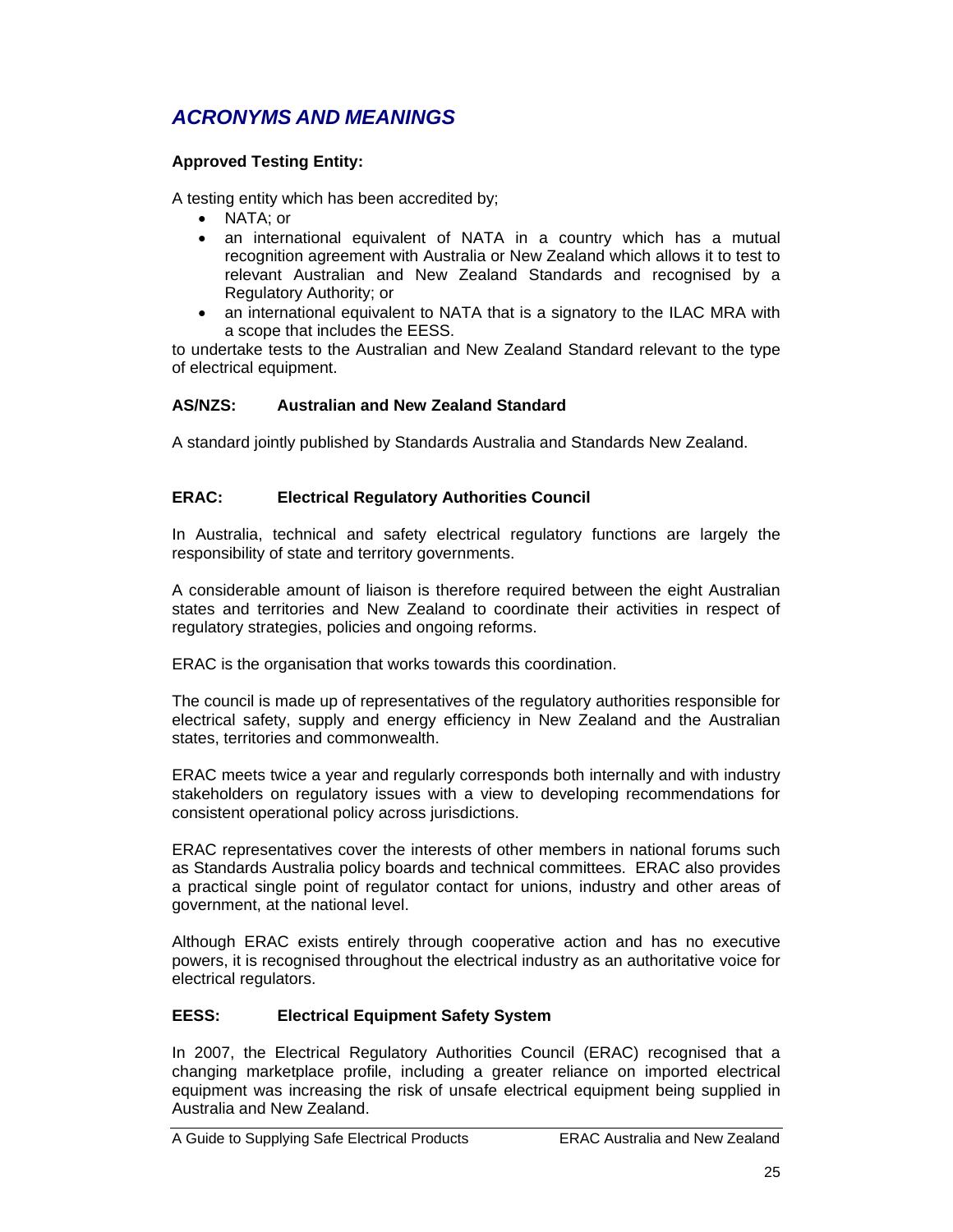These emerging problems and challenges led regulators to collectively believe that a formal and comprehensive review of the Electrical Equipment Safety System (EESS) was essential to providing a strategic direction for future regulatory policy.

Following a thorough consultation and review process, it was recommended that the proposed new EESS have the following features:

- Nationally consistent, performance-based legislation in each jurisdiction setting out the scope of electrical equipment included and excluded from the system, and consistent obligations and penalties.
- A centrally administered and managed ERAC Secretariat to coordinate the EESS, with regulatory and enforcement responsibilities to remain with the states and territories.
- A national database where all suppliers and certain higher risk equipment must be registered prior to equipment being offered for sale. This would allow equipment to be easily traced to its supplier and act as a gateway to legal supply of electrical equipment in Australia and New Zealand.
- Risk based classification of equipment into three levels (high, medium and low risk) with proportionate standards of conformance for each level.
- Placing obligations for safety on a responsible supplier who is the first point of sale for goods in Australia or New Zealand. The responsible supplier must be an Australian or New Zealand entity to ensure enforcement action can be undertaken through the local judicial system.

#### **JAS-ANZ: Joint Accreditation System of Australia and New Zealand**

An organisation set up under an agreement by the Australia and New Zealand Government that have appointed it as the accreditation body for Australia and New Zealand responsible for providing accreditation of conformity assessment bodies in the fields of certification and inspection.

NOTE: JAS-ANZ is a member of the International Accreditation Forum (IAF) and Pacific Accreditation Co-operation (PAC) and is a signatory to the IAF and PAC product certification MRA. JAS-ANZ is also a signatory to the Asia Pacific Laboratory Accreditation Cooperation (APLAC) MRA for Inspection.

#### **MRA: Mutual Recognition Agreement**

A mutual recognition agreement Australia or New Zealand has with global trading partners.

#### **NATA: National Association of Testing Australia**

A not-for profit company recognised by the Australian Federal Government as the national authority for the accreditation of laboratories conducting tests and measurement in all technical fields and as a peak authority in Australia for the accreditation of inspection bodies.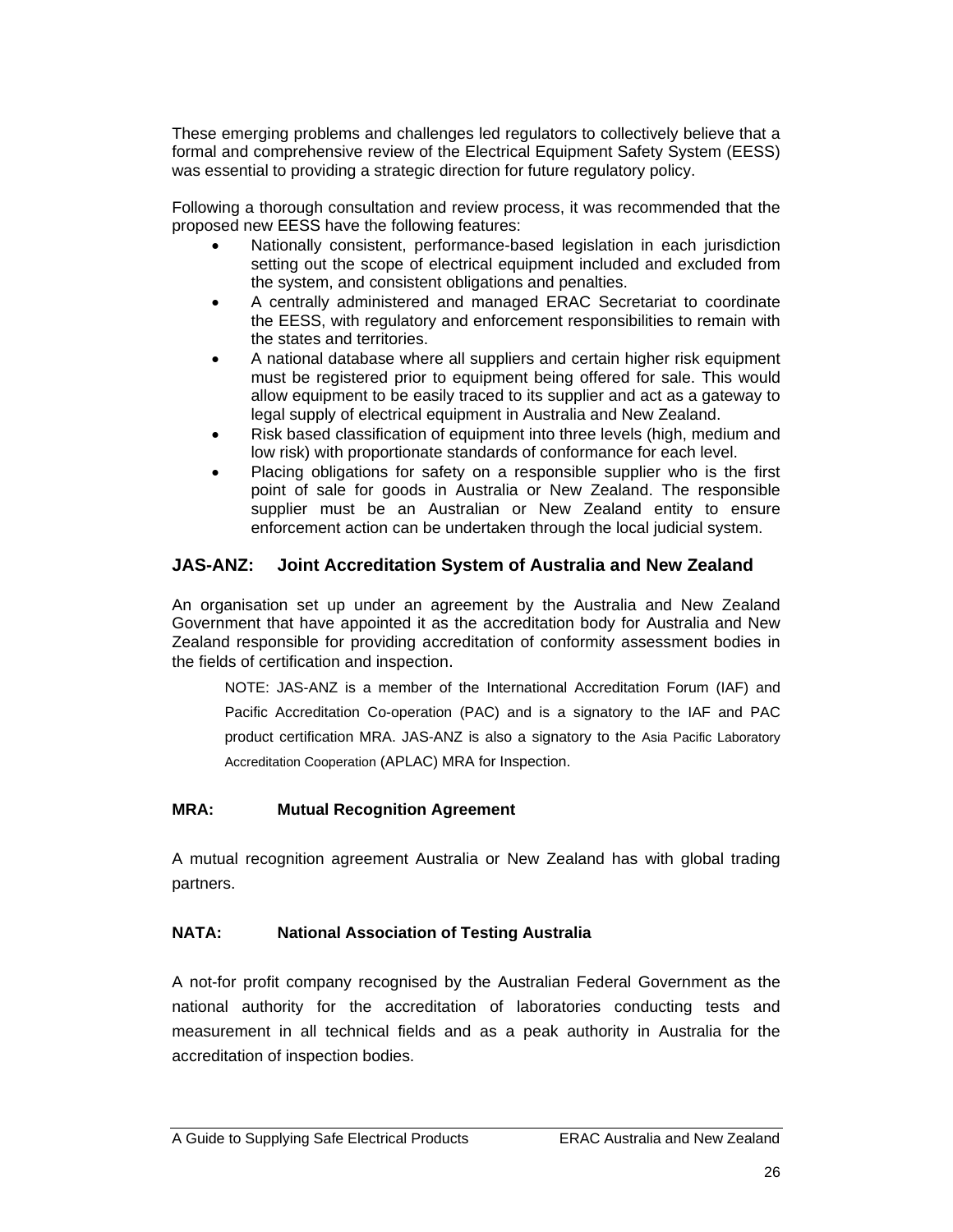NOTE: NATA is a member of ILAC and APLAC and is a signatory to the ILAC/APLAC laboratory accreditation MRA. NATA is also a signatory to the APLAC MRA for Inspection.

#### **Recognised Certifying Body:**

Under the Electrical Equipment Safety System the following bodies can be recognised as Certifiers:

- Australian and New Zealand based third party Certification Bodies (CBs) that are:
	- Accredited by JAS-ANZ:
	- Recognised by a single Regulatory Authority;
	- **Endorsed to operate throughout Australia and New Zealand based on** this accreditation and recognition.
- Overseas based Designated third party Certification Bodies (CB's) that are:
	- Appropriately designated under a mutual recognition arrangement or a free trade agreement to which Australia is a signatory;
	- **Recognised by a single Regulatory Authority;**
	- **Endorsed to operate throughout Australia and New Zealand based on** this accreditation and recognition.
	- Accredited by an international equivalent to JAS-ANZ and is a signatory to the IAF MLA with a scope that includes EESS.

#### **Regulatory Authority:**

An Australian state or territory or New Zealand government agency responsible for administering electrical safety legislation for electrical equipment.

#### **Suitably Qualified Person:**

A Suitably Qualified person is an individual who has:

- A degree qualification in electrical engineering and at least 2 years experience in the use of electrical equipment safety standards for regulatory purposes, or,
- An advanced diploma or equivalent qualification in an electrical discipline and at least 3 years experience in the use of electrical equipment safety standards for regulatory purposes or,
- A trade qualification in an electrical discipline and at least 4 years experience in the use of electrical equipment safety standards for regulatory purposes.

A Suitably Qualified Person can conduct equipment testing and can produce test reports to confirm that the type of Level 1 or 2 equipment being registered meets the relevant standard. These test reports would form part of the Compliance Folder which is required to be kept by the Responsible Supplier.